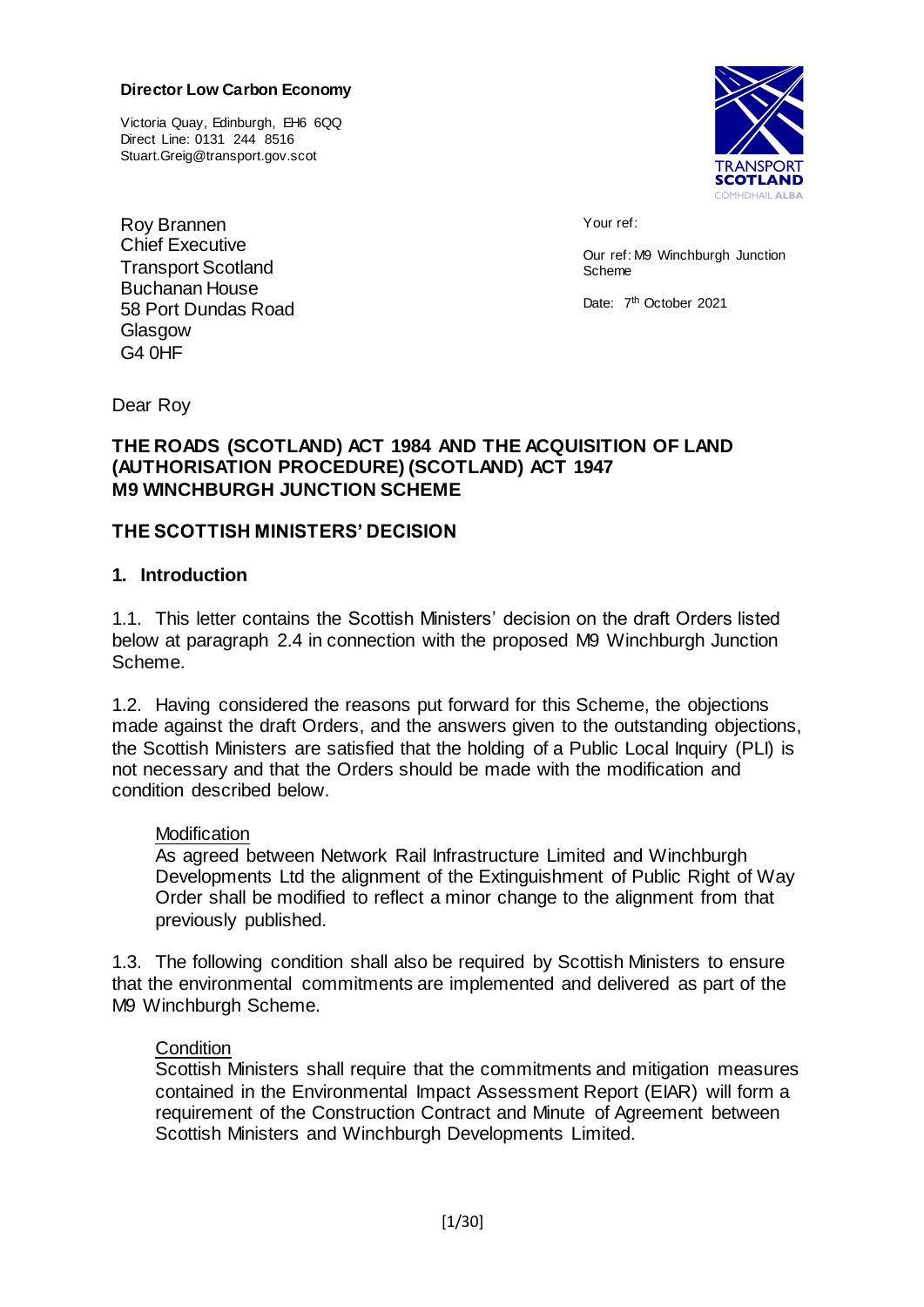### **2. Background**

2.1. The proposed junction has been a longstanding and integral component of a wider Winchburgh Masterplan development and is directly linked to the progression of this development, which involves the urban expansion around the village of Winchburgh that has received outline planning consent from West Lothian Council (WLC).

2.2. The proposed junction is regarded as a strategic element of this Masterplan and will aim to provide an efficient connection between the local and trunk road networks, to serve the expanding Winchburgh development which will bring the following benefits to the area:

- At least 3,800 homes including 750 affordable homes, of which 450 will be for social rent to address the critical shortage of housing in the area.
- Together with the schools, support around 550 FTE construction jobs at a time of economic need.
- Long-term employment opportunities both through the creation of a 40-acre industrial park and through new retail and leisure facilities estimated to deliver more than 5,000 FTE jobs.
- Delivery of green, open spaces with recreational, amenity and ecological functions such as the 78-acre Auldcathie Park, Daisy Park and a new marina on the Union Canal.
- Further rail, road, park and ride, canal, pedestrian and cycle access routes.

2.3. The Scheme is being promoted for the Developer, Winchburgh Development Limited by Transport Scotland (the Promoter), who are an agency of the Scottish Government. It consists of a new grade separated junction on the M9 motorway, formed around the existing B8020 underbridge at Duntarvie, Winchburgh; and includes four new slip roads, two new roundabouts, and a section of local road realignment.

2.4. The undernoted draft Orders and Environmental Impact Assessment Report (EIAR) which included a Non-Technical Summary for the proposed M9 Winchburgh Scheme were published on 20<sup>th</sup> August 2020:

- The M9/A9 Trunk Road (Winchburgh Junction 1B at the B8020) Special Road Scheme 202[ ]
- The M9/A9 Trunk Road (Winchburgh Junction 1B at the B8020) (Special Road) (Side Roads) Order 202[ ]
- The M9/A9 Trunk Road (Winchburgh Junction 1B at the B8020) (Extinguishment of Public Rights of Way) Order 202[ ]

2.5. The associated notices were published in the Scotsman and West Lothian Courier on 27th August and the Edinburgh Gazette on 28th August 2020 respectively.

2.6. Due to restrictions associated with the prevention of spread of the Coronavirus and in accordance with the Coronavirus (Scotland) Act 2020, Schedule 6 Part 3, para 9, the documents were not made physically available for public inspection.

2.7. All documents were available for viewing on the Transport Scotland's website.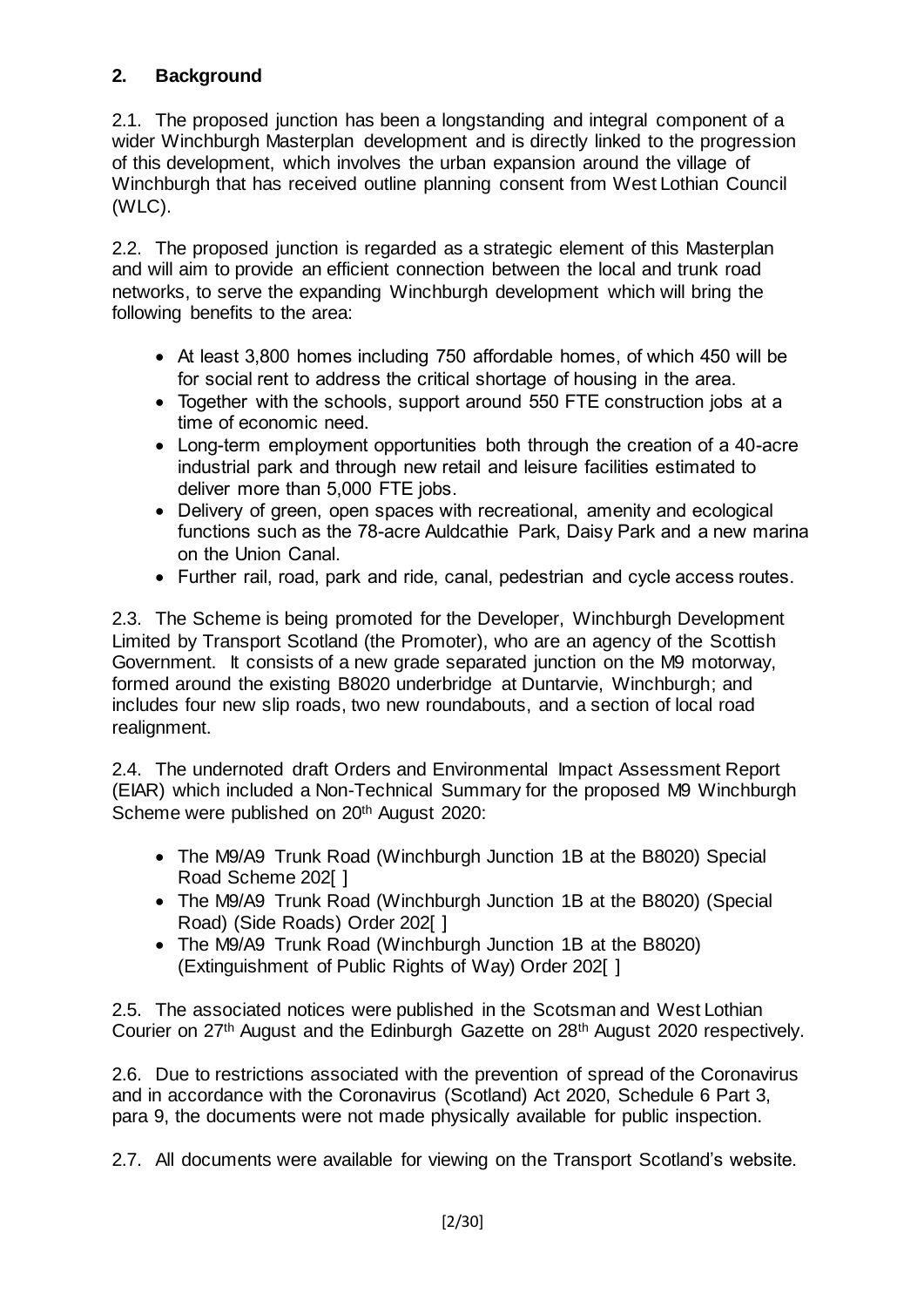2.8. Notification of the Scheme and the publication of the draft Orders was posted on the Transport Scotland Facebook page and Twitter account. The Developer of the Winchburgh Development Scheme and the Local Authority also posted links to the notification of the draft documents via their social media platforms. A further Facebook post and retweet was posted towards the end of the objection period.

2.9. The statutory 6 week objection period ran from  $27<sup>th</sup>$  August until 8<sup>th</sup> October 2020. An extension was allowed to capture any postal objections that may have been received but were delayed due to Coronavirus protocols associated with mail opening.

### **3. Objections and Representations**

3.1. Following the end of the statutory objection period, which ran for six weeks from 27<sup>th</sup> August to 8<sup>th</sup> October 2020, three statutory and thirty-four non-statutory objections were received, along with seven letters of support and twenty-four general comments on the Scheme.

### **4. Consultations**

4.1. Following consultations by Transport Scotland with all of the objectors, the three statutory and two non-statutory objectors withdrew their objections, leaving thirty-two non-statutory objections remaining outstanding.

4.2. It is understood that all efforts have been made by Transport Scotland to resolve the thirty-two non-statutory objections. However, they remained outstanding and unresolved, and for these reasons it has been necessary for Scottish Ministers to undertake a full and detailed review of all the correspondence in relation to these objections and make a decision in relation to the requirement for a PLI and whether the draft Orders should be made.

4.3. Scottish Ministers have assessed the outstanding non-statutory objections to the proposed Scheme, and correspondence to date, and considered the following options:

- i) to hold a PLI to consider the thirty-two non-statutory objections made but not withdrawn and making recommendations to the Scottish Ministers on these; or
- ii) dispensing with the need for a PLI and proceeding with making the Orders for the proposed Scheme, with or without modification.

4.4. Scottish Ministers have duly considered the written objections, the responses given and the additional information provided by all parties, and concluded this is sufficient to allow Ministers to reach a balanced and informed decision as to whether or not a PLI would be beneficial in reaching a decision on the proposed Scheme.

#### **5. Non-statutory objections (outstanding)**

5.1. All thirty-two non-statutory objections have been reviewed and been summarised in the attached Appendix A under the subject areas below with the following headings General Areas of Objection(s) along with a Summary of the Promoter's Response and the considerations by Ministers.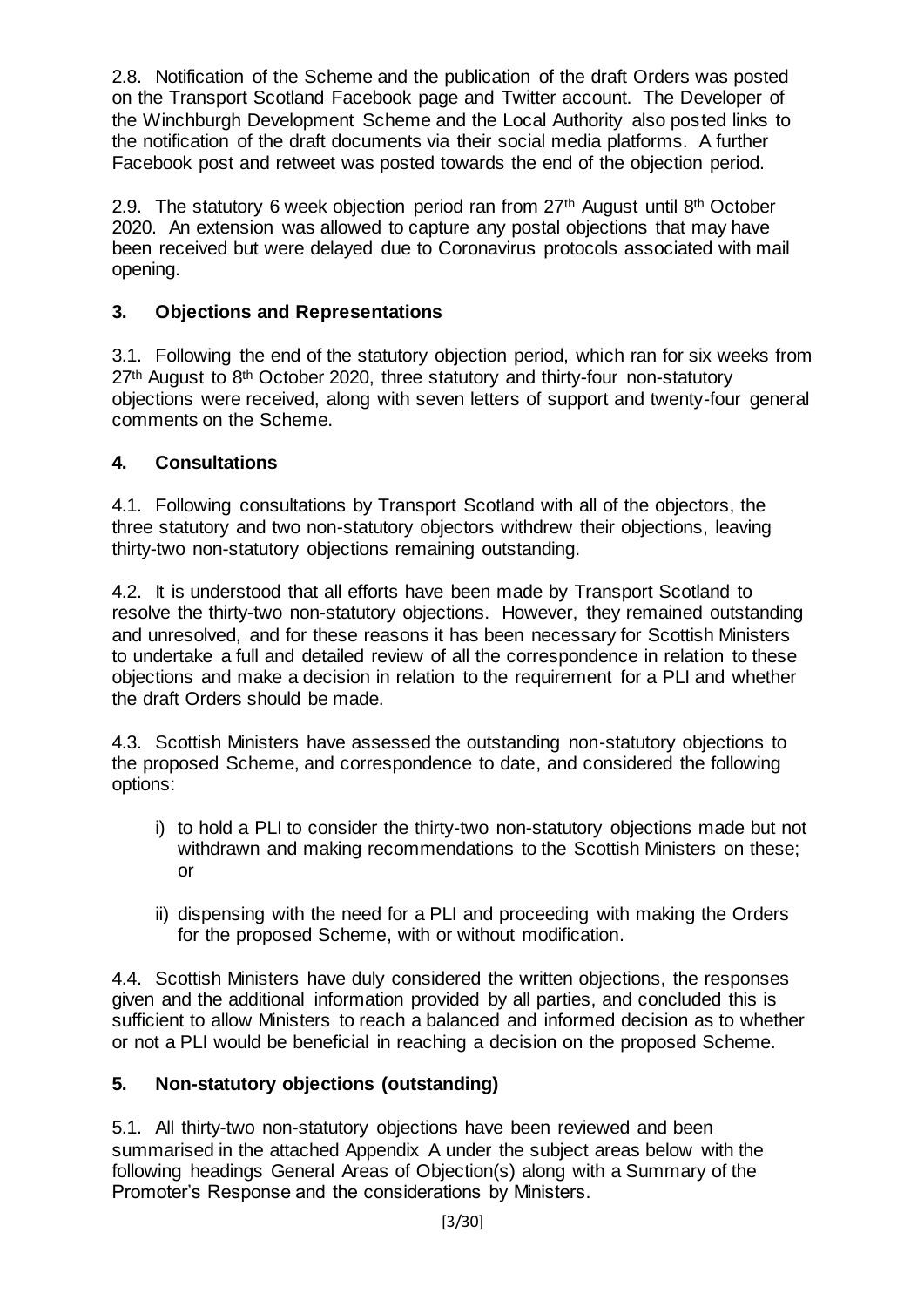- National Transport Strategy
- Traffic Impacts on Surrounding Area
- Climate Change
- Environmental Impact Assessment Report
- New Railway Station at Winchburgh
- Scheme and Roundabout Designs
- Active Travel Provisions
- Public Consultations

5.2. Under the Roads (Scotland) Act 1984, Ministers are required to consider any objections to draft Orders and, excepting where objections are received from certain categories of objector, may deal with the objections without holding a PLI if satisfied in the circumstances of the case it is not necessary.

5.3. None of the outstanding objections are from a class of objector or body that would make the holding of a PLI Mandatory.

### **6. Consideration of the need for a PLI by Scottish Ministers**

6.1. Having undertaken a full review of the representations received from the thirtytwo outstanding non-statutory objections and the correspondence from Transport Scotland, we believe that the content of those written objections and the responses given by Transport Scotland is sufficient to allow Ministers to reach a balanced and informed decision that a PLI is not necessary in the circumstances of the case.

6.2. Any decision not to hold a PLI could be challenged by a judicial review. Such a challenge could be successful if it could be shown that the decision was unreasonable, irrational or unlawful. We consider our decision is reasonable and lawful on the basis that a PLI would not be likely to elicit any further information that would assist Ministers in coming to a decision on this matter.

6.3. It is further considered that the proposals for the proposed Scheme are robust and the topics of objection have been fully addressed by Transport Scotland in their respective responses to the objectors.

#### **7. The Scottish Ministers' Decision on whether the Orders should be made**

7.1. Having determined that a PLI is not necessary, the Scottish Ministers have gone on to decide whether the Orders should be made, with or without modification. In making their decision Scottish Ministers have carefully considered:

- the need and justification for and the likely environmental impact of the Scheme;
- the objections to the draft Orders which were made and not withdrawn; and
- the responses given to the outstanding objections by the Promoter.

7.2. Having fully considered the issues which have been raised by the thirty-two non-statutory objectors and Transport Scotland's responses to these, Scottish Ministers are satisfied that the Orders should be made with the minor modification and condition above in 1.2 and 1.3.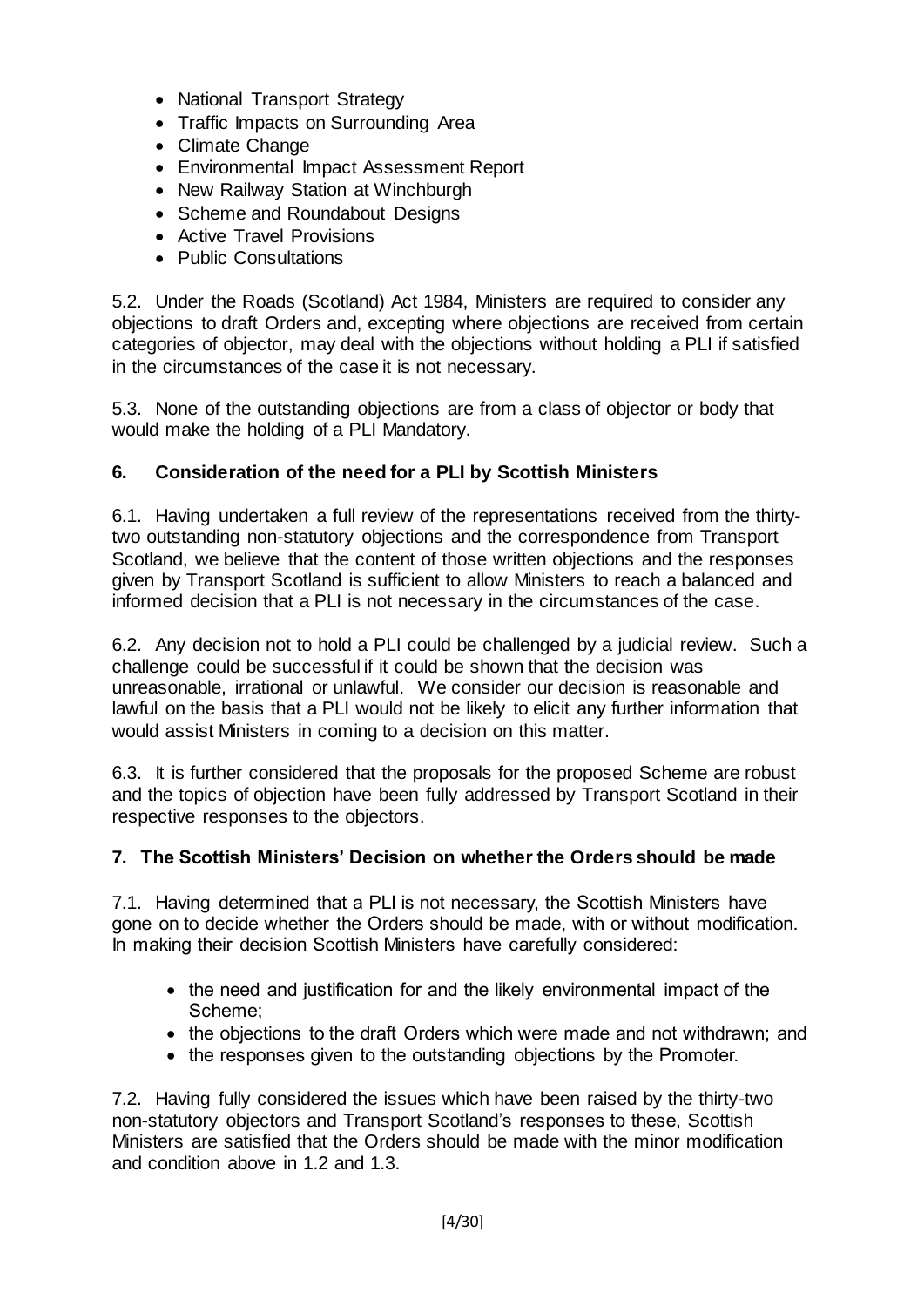### **8. Information regarding the right to challenge the validity of the decision**

8.1. The foregoing decision by the Scottish Ministers is final but any person wishing to question the validity of the decision, under the provisions of Schedule 2 to the Roads (Scotland) Act 1984, may do so by application to the Court of Session. Such an application must be made within 6 weeks of the date on which the notice of the making of the Orders is first published.

8.2. Letters containing this decision will be sent to all the outstanding non-statutory objectors and those who expressed an interest in the Scheme during the consultation and draft Orders publication periods.

8.3. Finally, you are asked that this decision letter be made available on the Transport Scotland website and that paper copies may be obtained by e-mailing [SpecialProjects@gov.scot.](mailto:SpecialProjects@gov.scot)

Yours sincerely

SGrag

**Stuart Greig Director**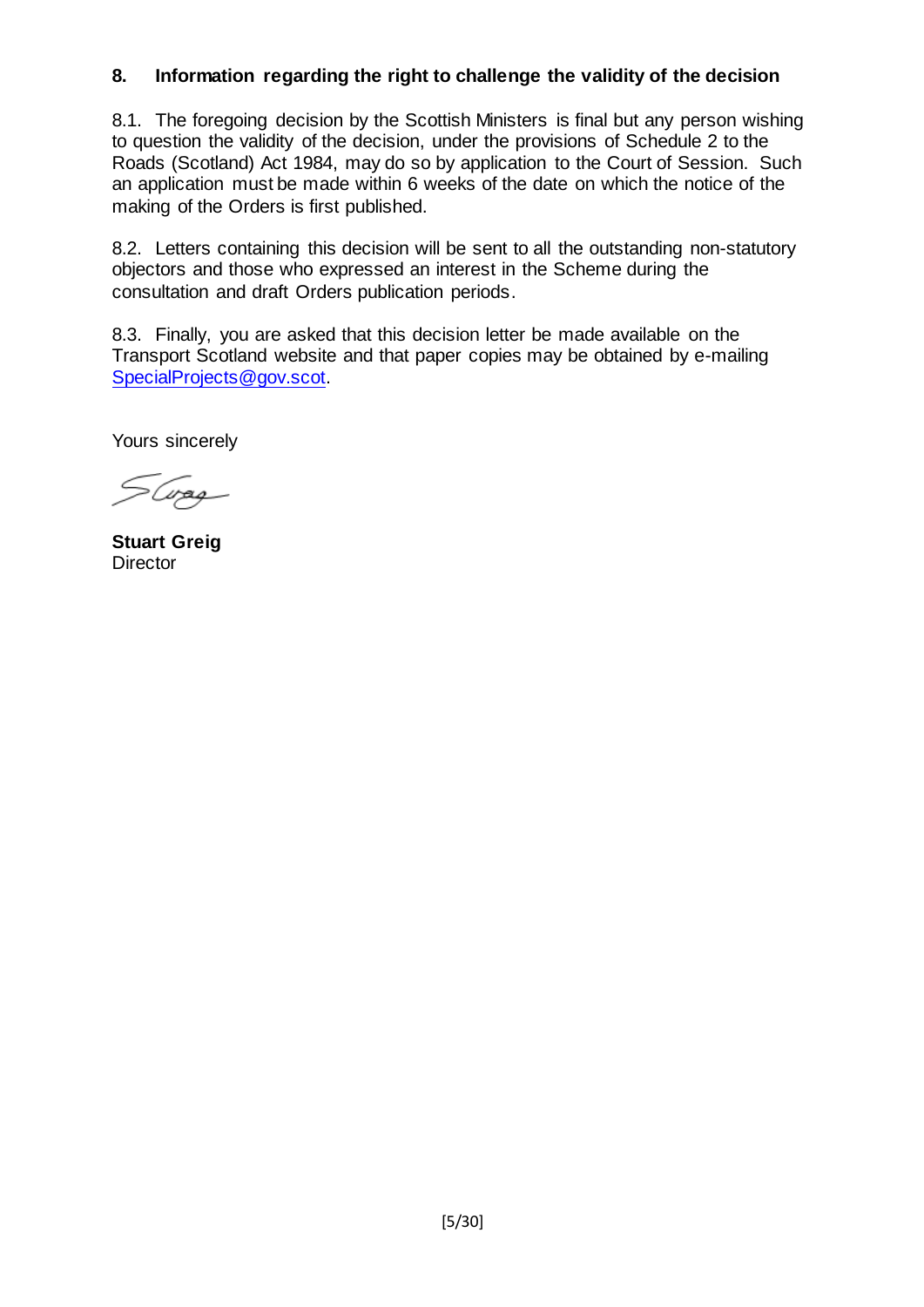#### **APPENDIX A**

#### **GENERAL AREAS OF OBJECTION(S); SUMMARY OF PROMOTER'S RESPONSE; AND CONSIDERATIONS**

#### **CONTENTS**

| 1            | NATIONAL TRANSPORT STRATEGY                   |    |
|--------------|-----------------------------------------------|----|
|              | 2 TRAFFIC IMPACT ON SURROUNDING AREA          | 10 |
| 3            | <b>CLIMATE CHANGE</b>                         | 16 |
| 4            | <b>ENVIRONMENTAL IMPACT ASSESSMENT REPORT</b> | 19 |
| 5.           | NEW RAILWAY STATION AT WINCHBURGH             | 20 |
| 6.           | <b>SCHEME AND ROUNDABOUT DESIGNS</b>          | 21 |
| $\mathbf{7}$ | <b>ACTIVE TRAVEL PROVISIONS</b>               | 26 |

Page

| 8 PUBLIC CONSULTATIONS |  |
|------------------------|--|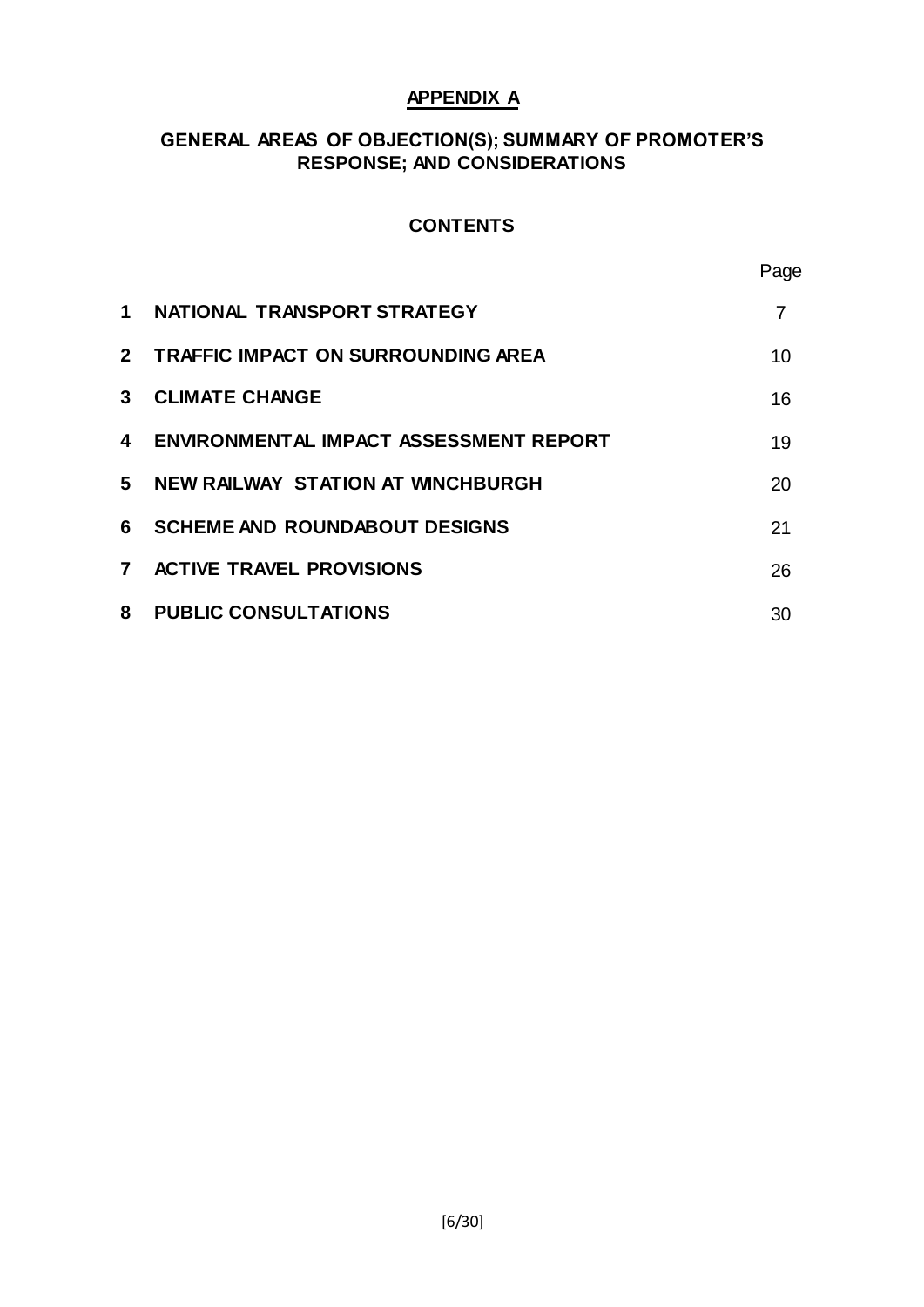## **1. NATIONAL TRANSPORT STRATEGY**

### **1.1. General Areas of Objection(s)**

- It is a direct contradiction to this national strategy especially chapter 4 which states; "Importantly, overarching all the Policies, to address the challenges and achieve the Priorities we will embed the Sustainable Travel Hierarchy in decision making by promoting walking, wheeling, cycling, public transport and shared transport options in preference to single occupancy private car use for the movement of people.
- The conscious ignorance of the Scottish Government National Transport Strategy and the Winchburgh Development Masterplan.
- This proposal is in direct contradiction to the sustainable transport hierarchy that is supposedly championed by the Scottish Government.

#### **1.2. Summary of Promoter's Response**

The Promoter in their response has confirmed that Transport Scotland is committed to the National Transport Strategy (NTS) in delivering a sustainable, inclusive, safe and accessible transport system, helping deliver a healthier, fairer and more prosperous Scotland for communities, businesses and visitors.

The Promoter has also highlighted that the Scottish Government is committed to delivering a step-change in its transport system and how we consider the need to travel. The Promoter asserts that by 2032, there will be no need to buy a new petrol or diesel car, and almost all of our passenger railways will be decarbonised. Our innovative and well-connected public transport network will mean more individuals opting for sustainable transport as their first choice. In addition, the Promoter goes on to say, the Scottish Government are committed to reducing the kilometres driven by car by 20%, complemented by their commitment to develop a Work Local Programme, supporting flexible, remote and local working to drive the establishment of walkable and liveable 20-minute neighbourhoods. The Promoter has also indicated that the Scottish Government is investing £500 million in active travel, which seeks to transform the way we move around, ensuring accessibility to bikes and e-bikes, and delivering high quality walking, wheeling and cycling infrastructure.

The Promoter in their response has provided a web-link to the Winchburgh Masterplan proposals in which the following statement in relation to active travel provisions is made. *" Our plans also include core path networks for pedestrians, cyclists and equestrians, which will connect the Winchburgh community through its new green spaces including Auldcathie District Park and Daisy Park. This network will connect into the national cycle route 754 along the Union Canal which will provide a direct 15-mile cycle route into the centre of Edinburgh. We'd stress that development of the wider cycle path network outside of the Winchburgh masterplan is heavily dependent on the planned sequence of path works that the masterplan is now delivering."*

The following statement is also given *" While the completion of the M9 junction will be critical in enabling us to deliver the full scope of the Masterplan, including the delivery*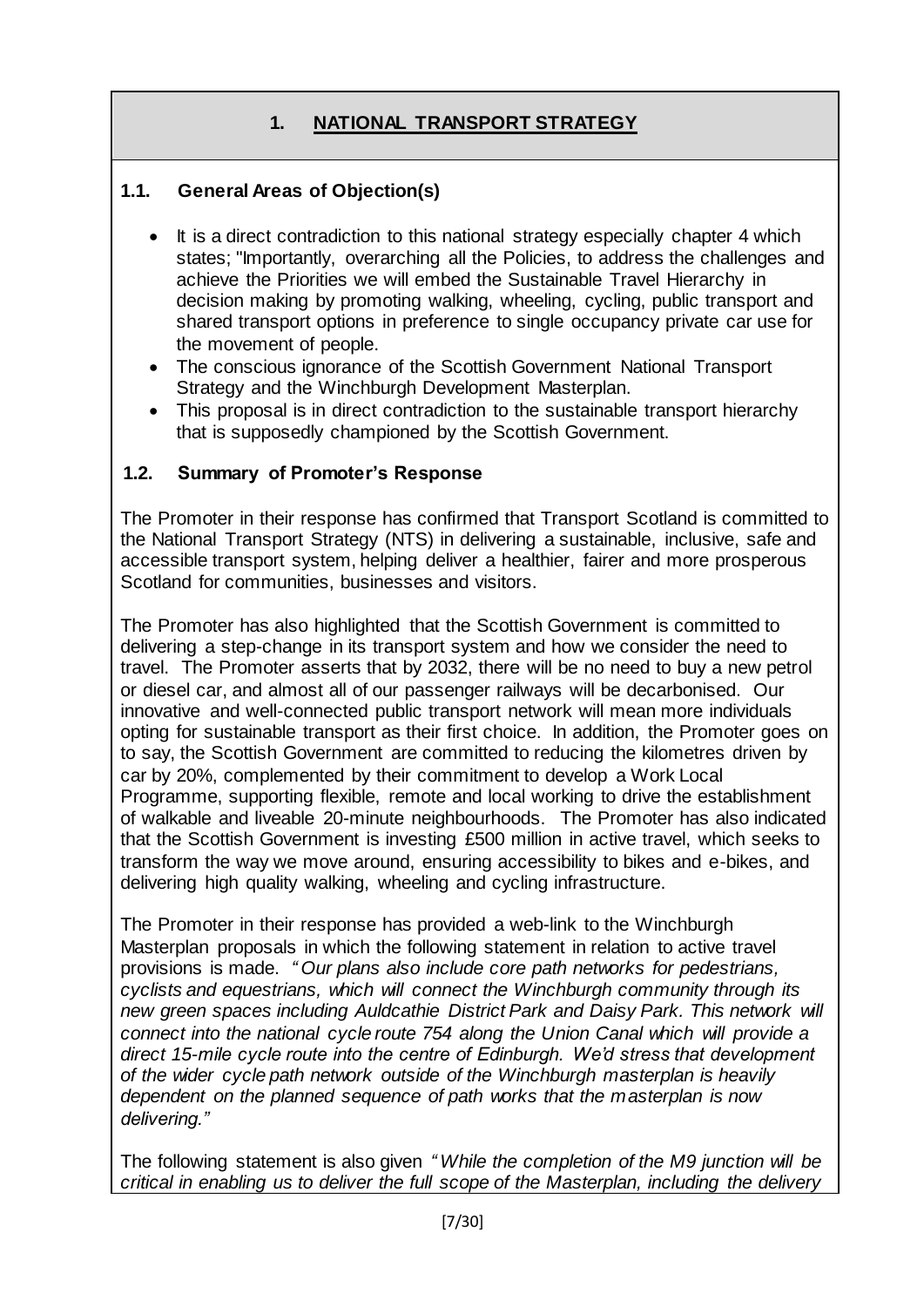*of new greenspaces, and the marina, it's important to remember that it is also key to unlocking improvements to further transport connections as well."*

In addition to the above, the Promoter has also highlighted that the Winchburgh Masterplan proposals include enhanced bus services and a new rail station. These plans are currently being developed by the Developer, Winchburgh Developments Ltd, in liaison with Transport Scotland, West Lothian Council, Network Rail, SESTRANS and bus operators. The enhanced bus services will involve the provision of more frequent services such as on the First Bus X38 route, which is the existing direct public transport service into Edinburgh. The Promoter has confirmed that, overall Winchburgh Developments Ltd are contributing £500,000 (indexed from 2010) towards enhanced public transport provisions.

## **1.3. Considerations**

Transport policy has changed substantially since the inception of this development, and the master planning stage. It is for the planning system, not the Orders process, to balance competing planning policy areas and determine whether on balance the development should progress and how this should be supported in transport terms.

The National Transport Strategy 2 (NTS2) acknowledges, that whilst alternative modes of transport to car use must be encouraged, we also need to accept that car ownership is not a luxury but a necessity for many living and working in rural areas. For this reason, the Strategy takes a realistic and staged approach to the use of vehicles in rural areas that recognises the practical realities of travel in many rural areas.

Winchburgh is a rural village in West Lothian, and the development at Winchburgh can be considered rural in its location. The Promoter has explained that the Scottish Government is committed to delivering a step-change in its transport system and how we consider the need to travel. By 2030, there will be no need to buy a new petrol or diesel car, and almost all of our passenger railways will be decarbonised. The new M9 Junction will be critical for the delivery of the new railway station and park & ride facilities that will help to deliver a well-connected public transport network in line with the NTS2 for individuals choosing sustainable transport as their first choice.

In relation to the Sustainable Travel Hierarchy within the NTS2, the NTS2 promotes a transport system that will be designed with sufficient walking and cycling options to help us become a healthier, more active and fitter nation and tackle medical problems caused by poor levels of activity. It will also reduce the adverse impact on our air quality and the risks from diseases this causes.

The NTS2 also recognises that travel by bus is a key element of the Sustainable Travel Hierarchy. It is the dominant public transport mode, accounting for three quarters of all public transport trips. It is particularly important to areas which are not served by the rail network, including much of rural Scotland. It can be an important element in multi-modal journeys, for example, as part of the first or final mile of a longer train journey. It also tends to be more active than a car journey as travelling by bus typically involves a walk to or from the bus stop.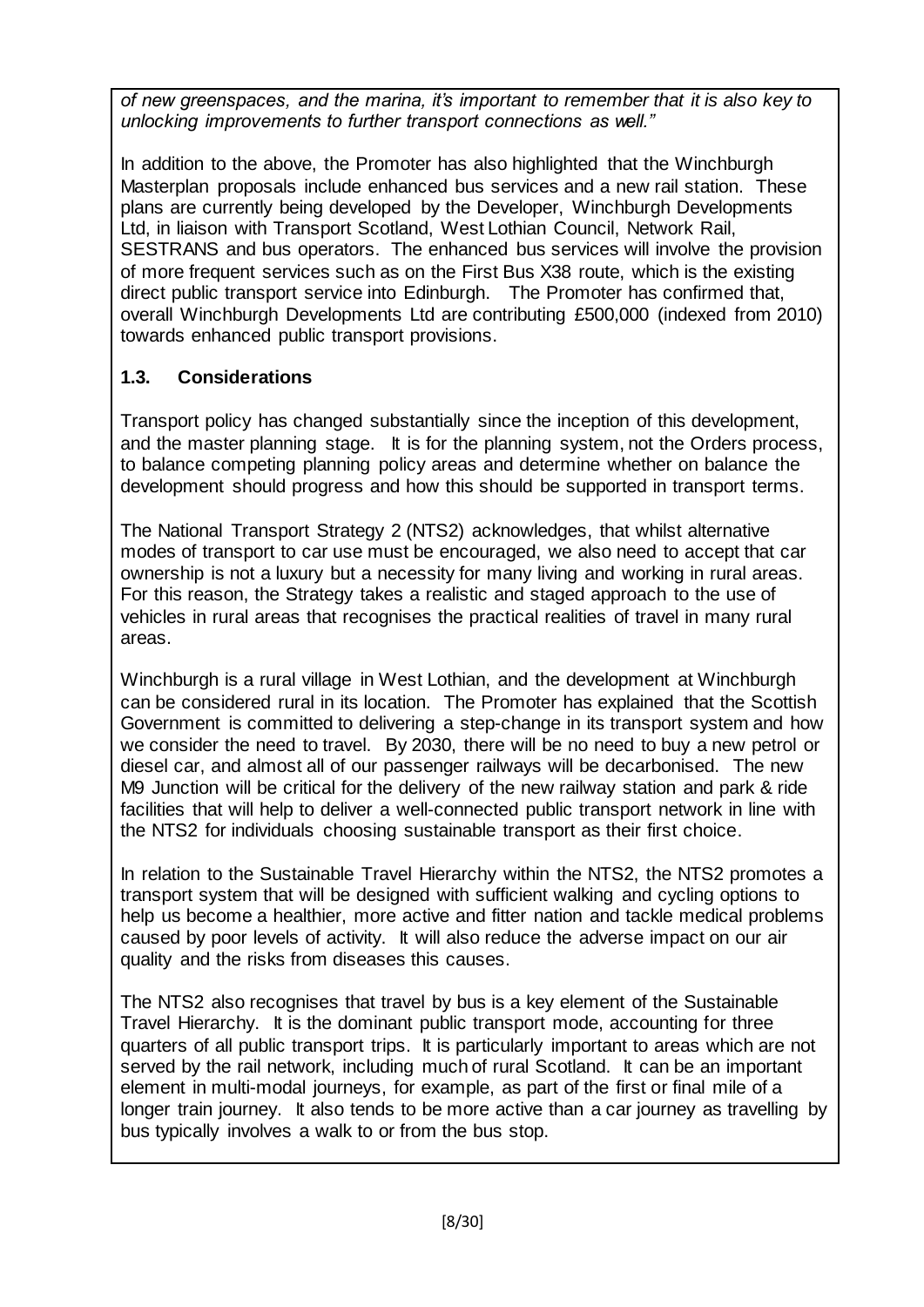Under the Masterplan proposals, there are plans for enhanced bus services and a new rail station, which are currently being developed. The proposed new M9 Junction will be critical in enabling the Developer to provide an enhanced bus service that will involve the provision of more frequent services such as on the First Bus X38 route, which is the existing direct public transport service into Edinburgh. The Promoter has clarified the intention of the £500,000 (indexed from 2010) Section 75 developer contribution, which is to fund public transport improvements out with the development site. Amongst other things, it will also be used to enhance transport connections between Edinburgh and West Lothian along the A8/A89 corridor, providing bus priority facilities through the Newbridge junction. These enhancements to the bus services support the NTS2 which recognises that travel by bus is a key element of the Sustainable Travel Hierarchy.

Our assessment acknowledges the importance of the new M9 Junction will be in enabling the full scope of the Winchburgh Masterplan proposals to be delivered. This includes walking and cycling routes, new greenspaces, a marina and more importantly it is key to unlocking improvements to further transport connections providing transport choice that supports and is in line with the NTS2.

We are therefore satisfied that that new M9 junction will support the delivery of the active travel and public transport plans under the Winchburgh Masterplan proposals.

### **1.4. General Areas of Objection(s)**

• The Scheme fails to reduce inequalities.

## **1.5. Summary of Promoter's Response**

The Promoter has acknowledged that it is clear that the expansion of Winchburgh will result in additional demands on all transport networks with a significant number of new trips generated by residential and commercial property. However, under the Masterplan proposals to accommodate these trips the Developer, Winchburgh Developments Ltd, is funding improvements to bus services, the provision of a rail station and the construction of the motorway junction. Plans are currently being developed by the Developer in liaison with Transport Scotland and a number of major transport operators and stakeholders for enhanced bus services, and park and ride facilities at the new rail station. These outcomes will allow for access for all and reduce inequalities for those who rely on public transport.

The Promoter in their response also mentions that it should be noted that individual developers at Winchburgh are required to produce travel plans that encourage new occupants to consider all available transport networks in making their journeys and in doing so favour sustainable modes where possible.

### **1.6. Considerations**

We are satisfied that such provisions by both Winchburgh Developments Ltd and other individual developers at Winchburgh are providing improvements to public transport and active travel to reduce inequalities, and that the new M9 Junction is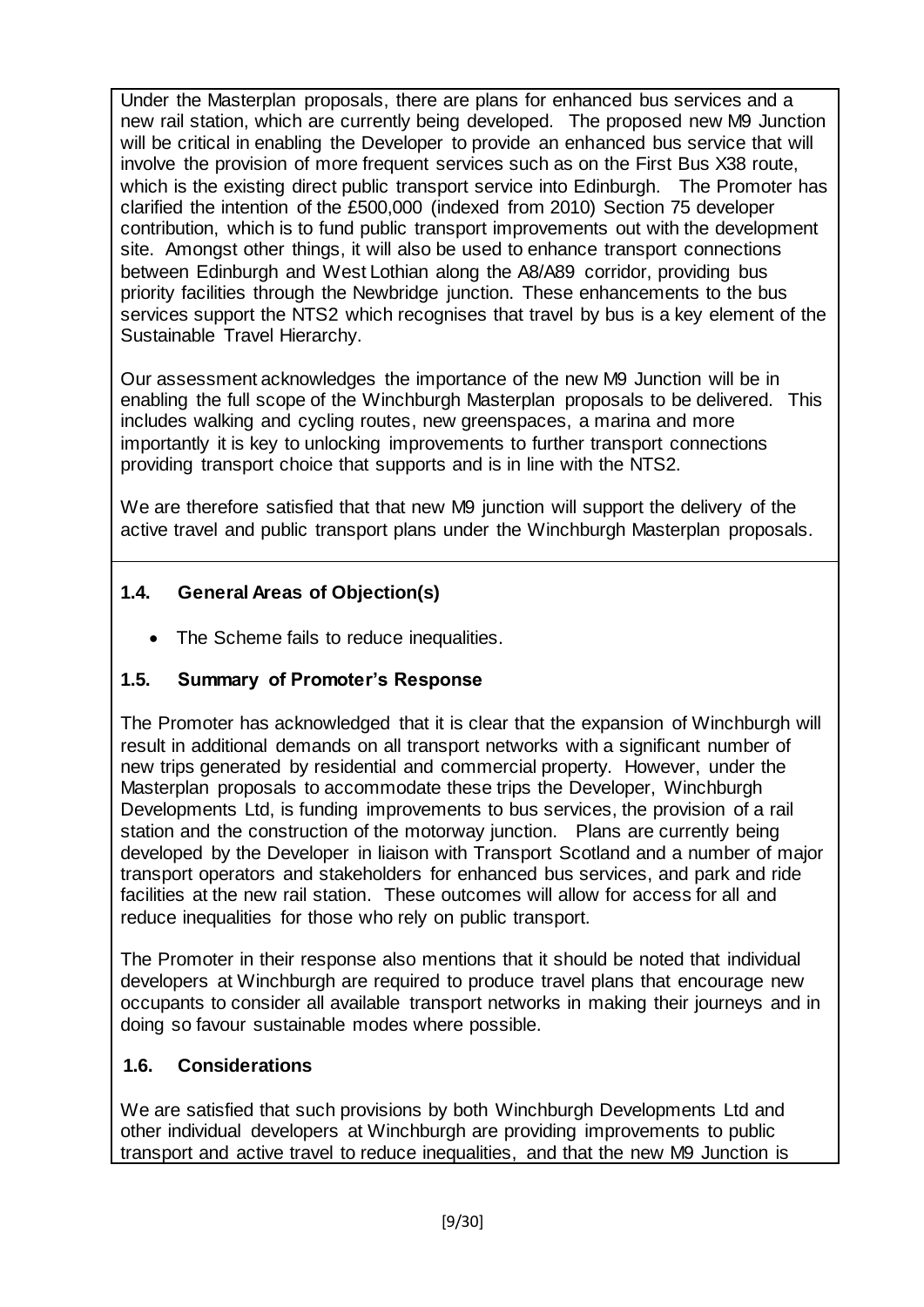critical in order for the active travel plans to be fully delivered under the Winchburgh Masterplan proposals.

The package of a motorway junction together with enhanced local bus services and new Winchburgh "all ways" rail station including park and ride facilities complement each other and will allow for access for all and reduce inequalities for those who rely on public transport. It also contributes to the National Transport Strategy which recognises that, in certain circumstances, using the car can be essential. However, for the majority of trips, people have a choice. The enhanced bus services, and park and ride facilities at the new rail station is in line with the National Transport Strategy, which aims to continue to improve the attractiveness of active and public transport to extend these choices by investing in opportunities to make bus, and public transport more generally, a more attractive option for existing and new users that allow people to make active travel choices to improve their health and wellbeing and seek to reduce health inequalities.

# **2. TRAFFIC IMPACT ON SURROUNDING AREA**

## **2.1. General Areas of Objection(s)**

- It exposes minor roads to the north to extra traffic volumes.
- Impact from traffic through Newton village will increase since it will be a substantially shorter distance between the M9 and the Queensferry Crossing.

### **2.2. Summary of Promoter's Response**

The objection is that the new junction will cause a significant increase in traffic to-andfrom the Queensferry Crossing, through Newton. The Promoter has explained that with the new M9 motorway junction opened, traffic accessing new housing, business and leisure opportunities will be able to do so from the trunk road rather than the local road network. Furthermore, the Promoter highlights additional benefits from the junction, in that trips generated by the existing settlement at Winchburgh will also gain from better accessibility. Which in turn will reduce traffic volumes on the A904 at Newton and on the B8020 Winchburgh – Woodend road (north of the new M9 junction) when the new junction is opened. The Promoter in support of their response has stated that the analysis of the new junction performance was undertaken using the SESTRANS regional traffic model, which confirms these positive re-routing effects.

In relation to traffic currently using the A904 between the M9 Junction 2 (Philpstoun) and the new M90 Queensferry Junction, the Promoter explained that there would be no advantage in distance travelled by re-routing via the new Winchburgh junction. The Promoter concludes that no additional traffic movement of this type is therefore anticipated as a consequence of the new junction provision. In addition to this, the Promoter has provided the distance and journey time information outlined in the following paragraph and associated diagrams.

With respect to traffic flowing through Newton to connect to the new junction at the Queensferry Crossing, the Promoter clarified Transport Scotland's position using the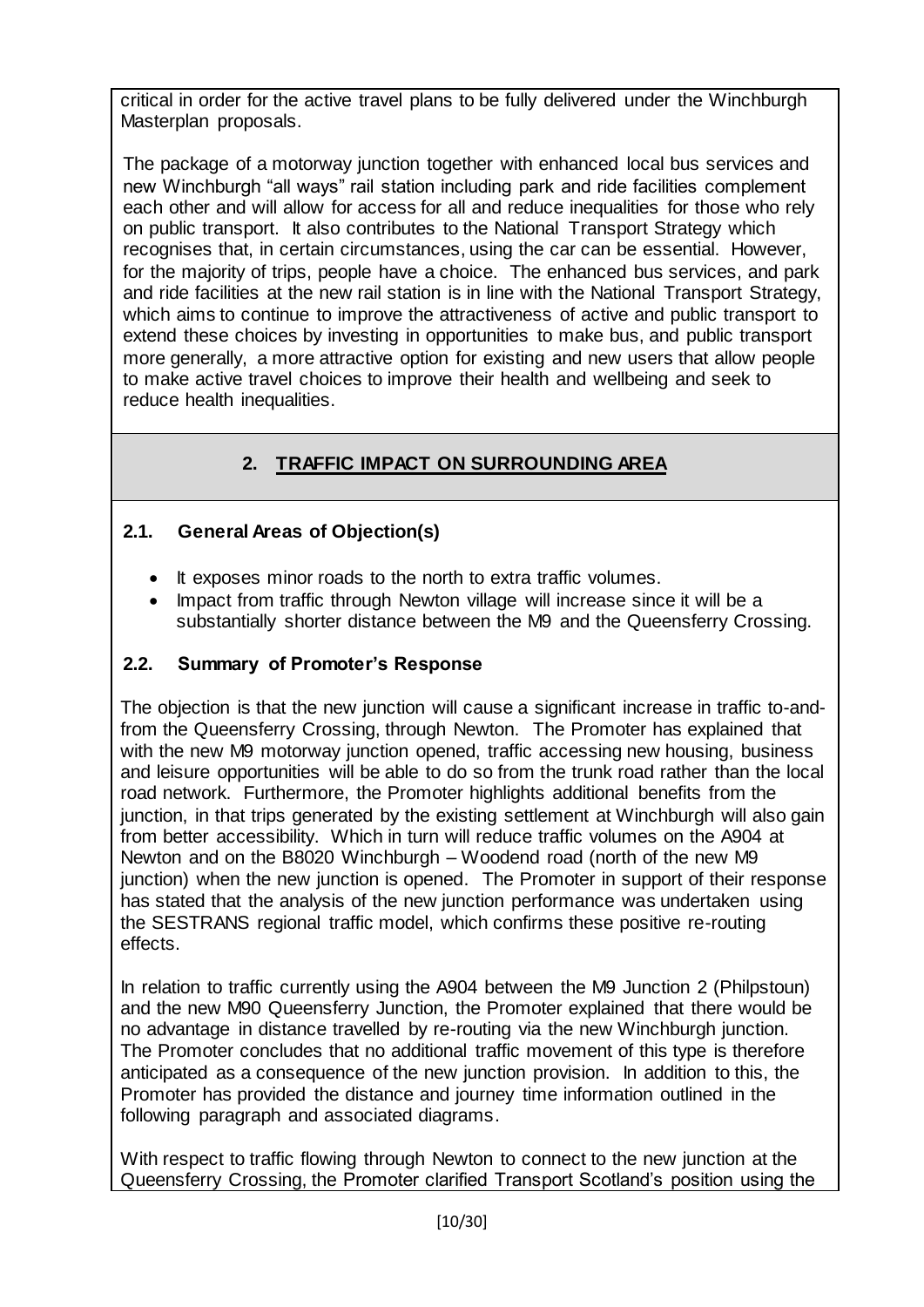

The information for the blue routes demonstrates that the journey times are the same, that being 7 minutes, from the M9 at Junction 2 (Philpstoun Junction) (Diagram 1) and the proposed new M9 interchange at Duntarvie (Diagram 2) for bridgehead-bound traffic despite this route being slightly longer by one mile.

### **2.3. Considerations**

We accept the response provided by the Promoter, which demonstrates that there is no real time saving advantage with respect to traffic wishing to use the blue route in the second diagram via the new proposed M9 Junction, and the B8020 and A904 as a shortcut through Newton. Furthermore, the Promoter has also shown that this route will be one mile longer, and therefore, no additional traffic movements of this type are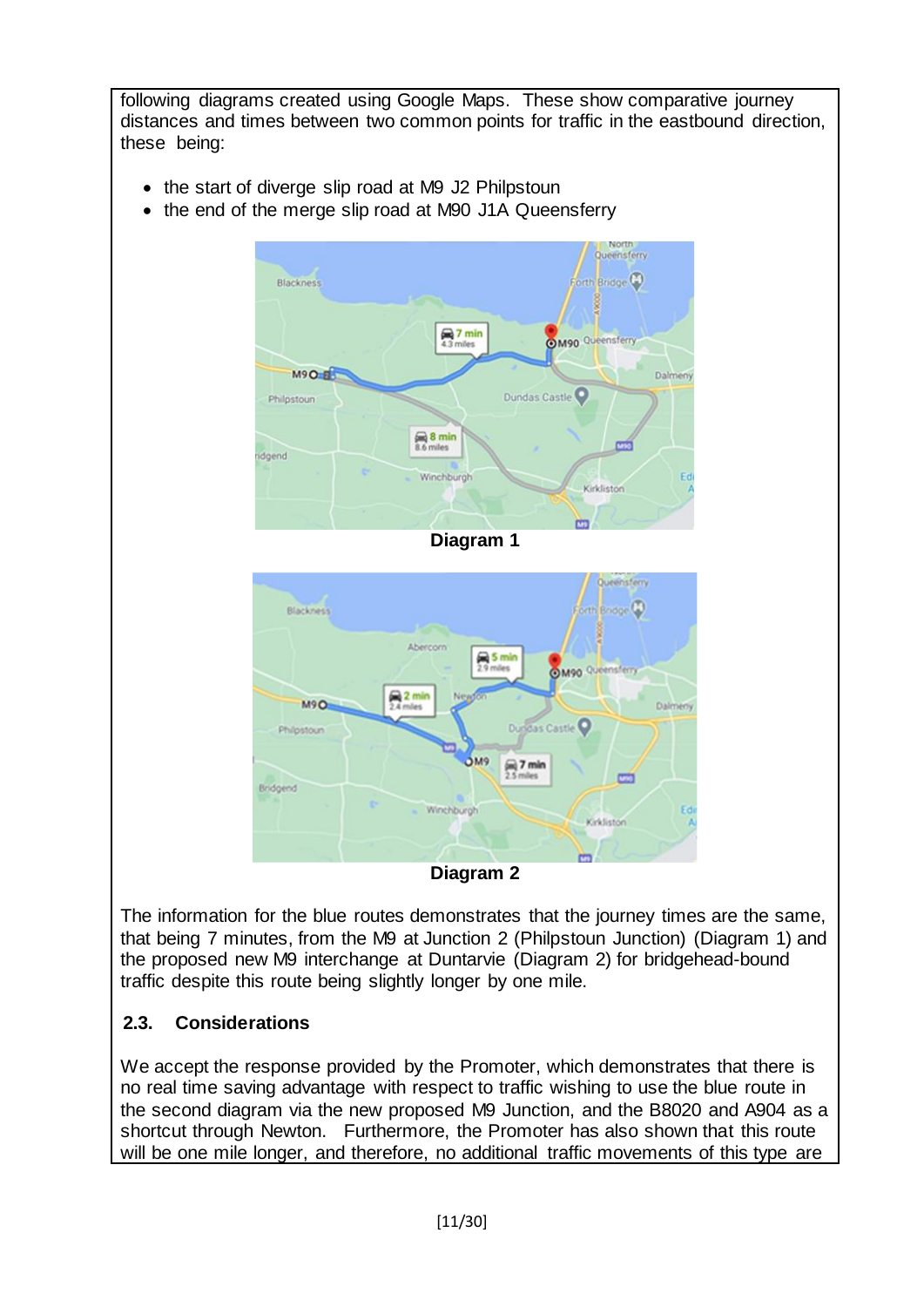anticipated as a consequence of the provision of the new M9 Junction that would have an increased impact on traffic through Newton.

## **2.4. General Areas of Objection(s)**

- It is to be assumed that with the proposed building of more than 1000 homes in South Queensferry drivers would opt to use the proposed junction rather than go along the longer M90/M9 through Junction 1A resulting in increased traffic on the single track Builyeon Road.
- Newton and surrounding areas have had significant issues with traffic since the building the Forth Crossing and the opening of the Philipstoun Junction. There is no mention in the proposal of addressing this issue and use of the wider motorway network.
- It would be naive to assume that traffic would not divert off the Crossing to take this shortcut, particularly commercial vehicles who would gain approximately 5 miles per journey.

### **2.5. Summary of Promoter's Response**

The Promoter has acknowledged that it is clear that the expansion of Winchburgh will result in additional demands on all transport networks with a significant number of new trips generated by residential and commercial property. However, in order to accommodate these trips the Developer is funding improvements to bus services, the provision of a rail station and the construction of the motorway junction; and is also required to contribute to any capacity improvements being implemented at the M8/M9 Newbridge junction. The Promoter has stated that traffic effects beyond the M8/M9 Newbridge junction is not considered to be significant and there is no planning requirement for the Developer to mitigate any adverse effects beyond this junction.

In relation to traffic using the A904 between the M9 Junction 2 (Philpstoun) and the new M90 Queensferry Junction. The Promoter has reported that there would be no advantage in distance travelled by re-routing via the new Winchburgh junction (via Philpstoun Junction is 4 miles; via Winchburgh Junction is 4.5 miles). No additional traffic movements of this type are therefore anticipated as a consequence of the new Junction provision.

For Journey times between the M9 and the village of Newton, the Promoter provides the following information below.

With respect to traffic flowing through Newton to connect to the new junction at the Queensferry crossing, the Promoter has appreciated that the proposed new M9 Junction may provide a more attractive route to traffic travelling between the M9 and the village of Newton, presumably to access the Queensferry Crossing. However, the Promoter has demonstrated using the following diagrams below that in practice, this should not be the case. The Google maps below show comparative journey distances and times between two common points for traffic in the eastbound direction, these being:

- the start of diverge slip road at M9 J2 Philpstoun
- the end of the merge slip road at M90 J1A Queensferry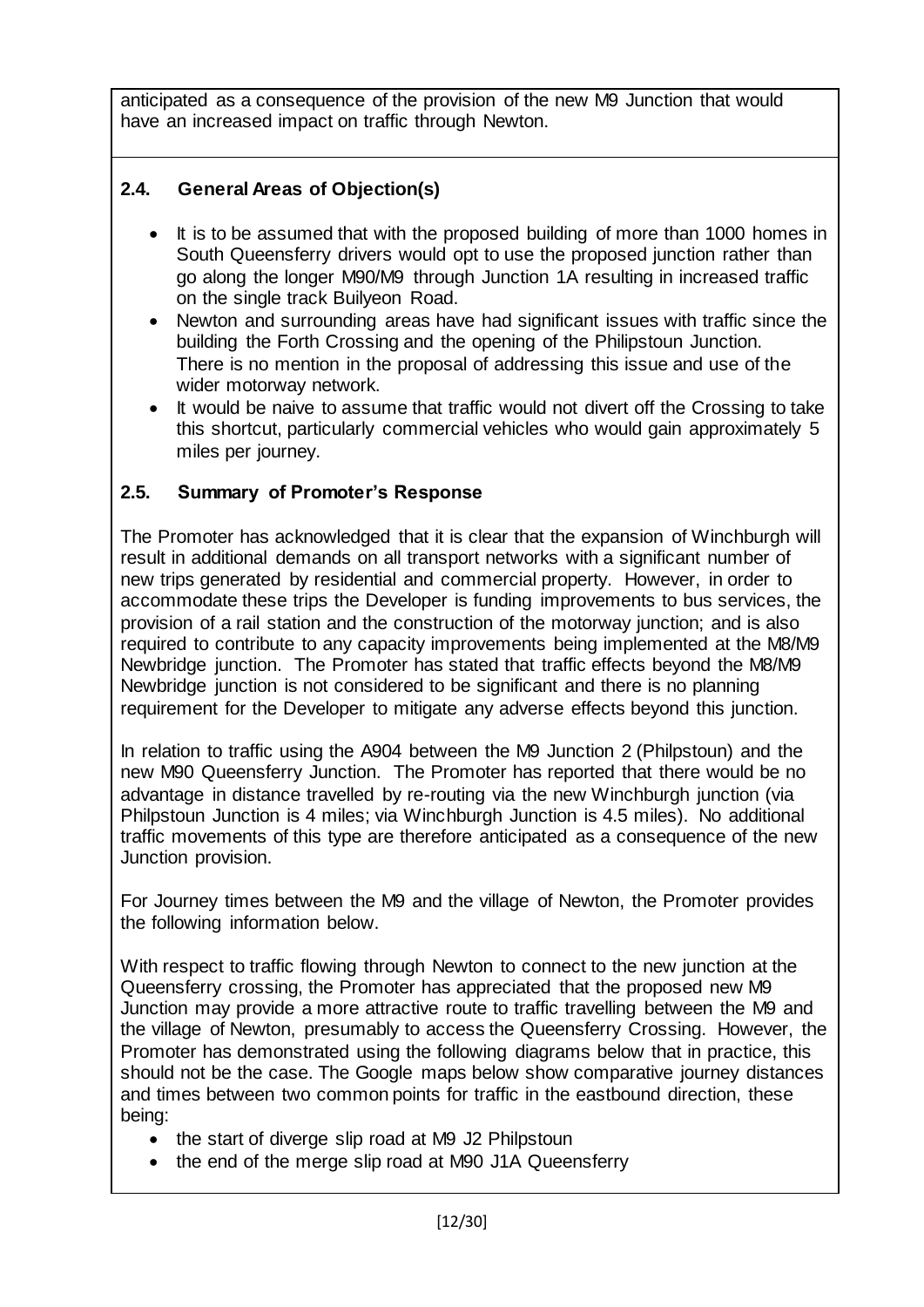Diagram 1 shows the A904 blue route through Newton is 4.3 miles shorter and one minute faster for car traffic than the grey signposted route via M9 Junction 1A Kirkliston. The equivalent times for lorry traffic (extracted from freight logistics sat nav software) is 11 minutes and 14 minutes respectively.



**Diagram 1**

The Promoter has acknowledged the A904 route is an attractive alternative to the signposted grey route, and this may lead to an element of bridge-related traffic not using the signposted route thereby passing through Newton village.

The Promoter in Diagram 2 has demonstrated that there would be no advantage gained for drivers in altering their route to use the proposed new M9 Junction, as there will be no time saving advantage for drivers who currently use the M9 at Junction 2 (Philpstoun Junction) since the total journey times are the same at 7 minutes. However, the distance travelled being longer by one mile via the new M9 Junction. Likewise, in Diagram 1 there would be no advantage for strategic motorway traffic, which currently use the grey route via Junction 1A Kirkliston as opposed to using the Philpstoun Junction to divert onto the new Junction, as again there is no time saving and the distance is 1 mile longer.

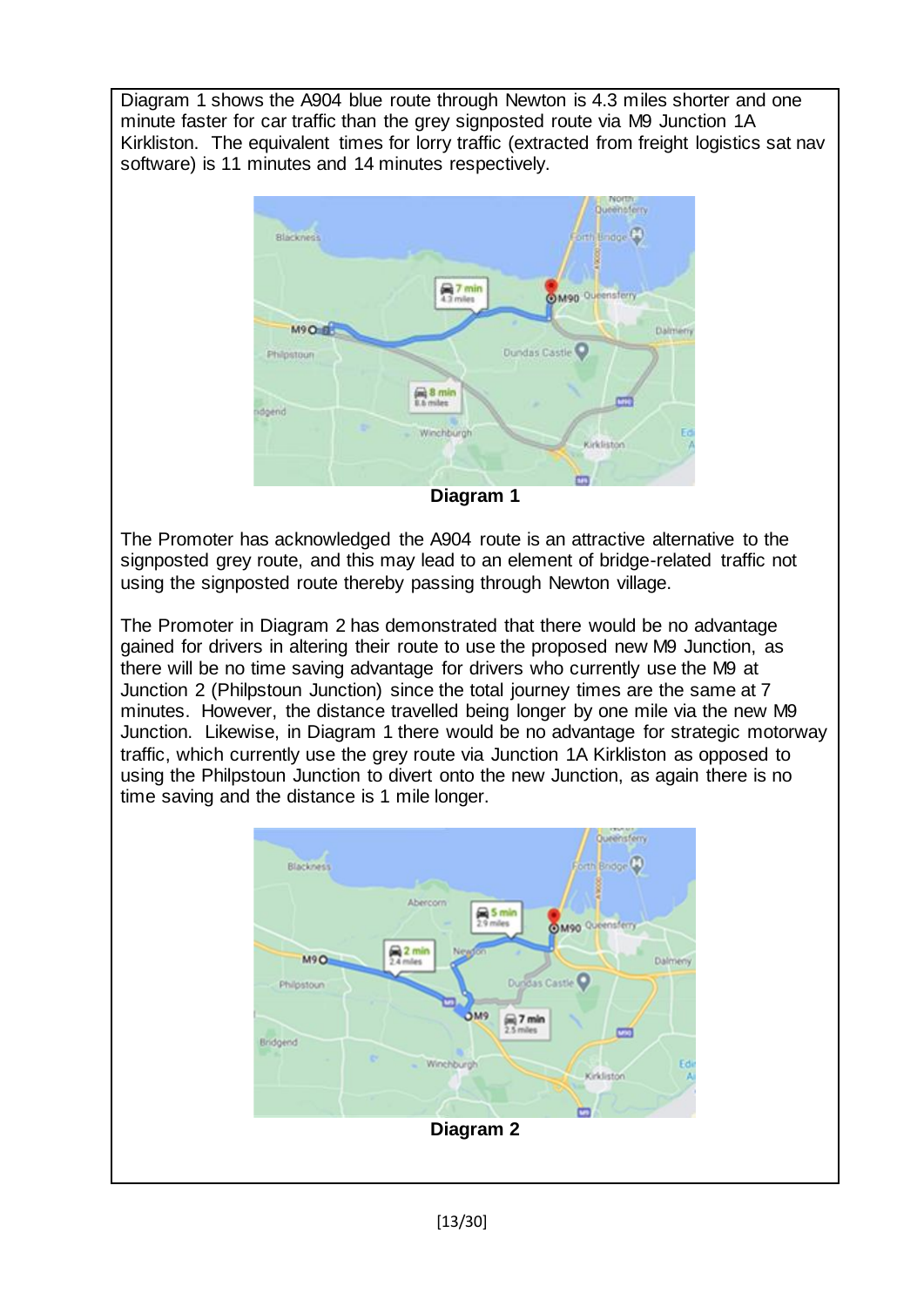### **2.6. Considerations**

We accept the Promoter's key conclusions, which demonstrate that strategic motorway drivers who currently use the M9 Junction 1A at Kirkliston, would continue to do so. As there would be no benefits gained from altering their route choice even although the journey times will be the same i.e. 7 minute using either Junction 2 or the proposed new M9 Junction. Furthermore, as the distance via the proposed new M9 Junction will be one mile longer than the current distance via Junction 2 this may deter strategic motorway traffic from changing their route choice from Junction 1A to the proposed new M9 Junction.

In relation to the single track Builyeon Road, the Promoter has highlighted this in Diagram 2 as the grey route. Although this route is slightly shorter, it is shown to be 2 minutes longer than either of the blue routes and 1 minute longer than the grey route shown in Diagram 1. This increase in journey time is likely to discourage drivers from using the single track Builyeon Road. Furthermore, having reviewed the current road markings and signs along the A904 heading westbound from the new Queensferry Crossing Junction using Google street view, there are no road markings or destination signs that would direct traffic onto the single track unclassified Builyeon Road (U221), with the exception of a triangular side road warning sign.

For non-strategic traffic from the new Queensferry Crossing and other nearby developments such as South Queensferry, any impact from traffic upon the local road network and surrounding area will very much depend upon trip destinations. For those wishing to access the M9 heading west, the Promoter has demonstrated that there is no real time saving advantage with respects to traffic wishing to use the blue route in the second diagram via the new proposed M9 Junction, and the B8020 and A904 as a shortcut through Newton. As this route it is one mile longer and drivers may encounter delays to their journey times at the new roundabouts as the expanding settlement at Winchburgh develops.

# **2.7. General Areas of Objection(s)**

• Traffic calming measure are required at Newton village.

## **2.8. Summary of Promoter's Response**

In relation to the requirement for traffic calming measures at Newton. The Promoter has provide a response which they received from West Lothian Council as local 'roads authority' for the Village of Newton which provided information about the traffic calming provision in this area. This information provides the traffic calming details that have been implemented, such as suitable signage and road markings to warn motorists of the change in speed limits when approaching the village and through the village. In addition to this, traffic signals located within the village act as an effective traffic calming tool and have Microprocessor Optimised Vehicle Actuation (MOVA) detection loops which trigger a red phase (or stop) when motorists drive in excess of the speed limit. West Lothian Council considers that any further or additional traffic calming measures are unlikely to be practical or may indeed have unintended consequences such as further congestion and pollution.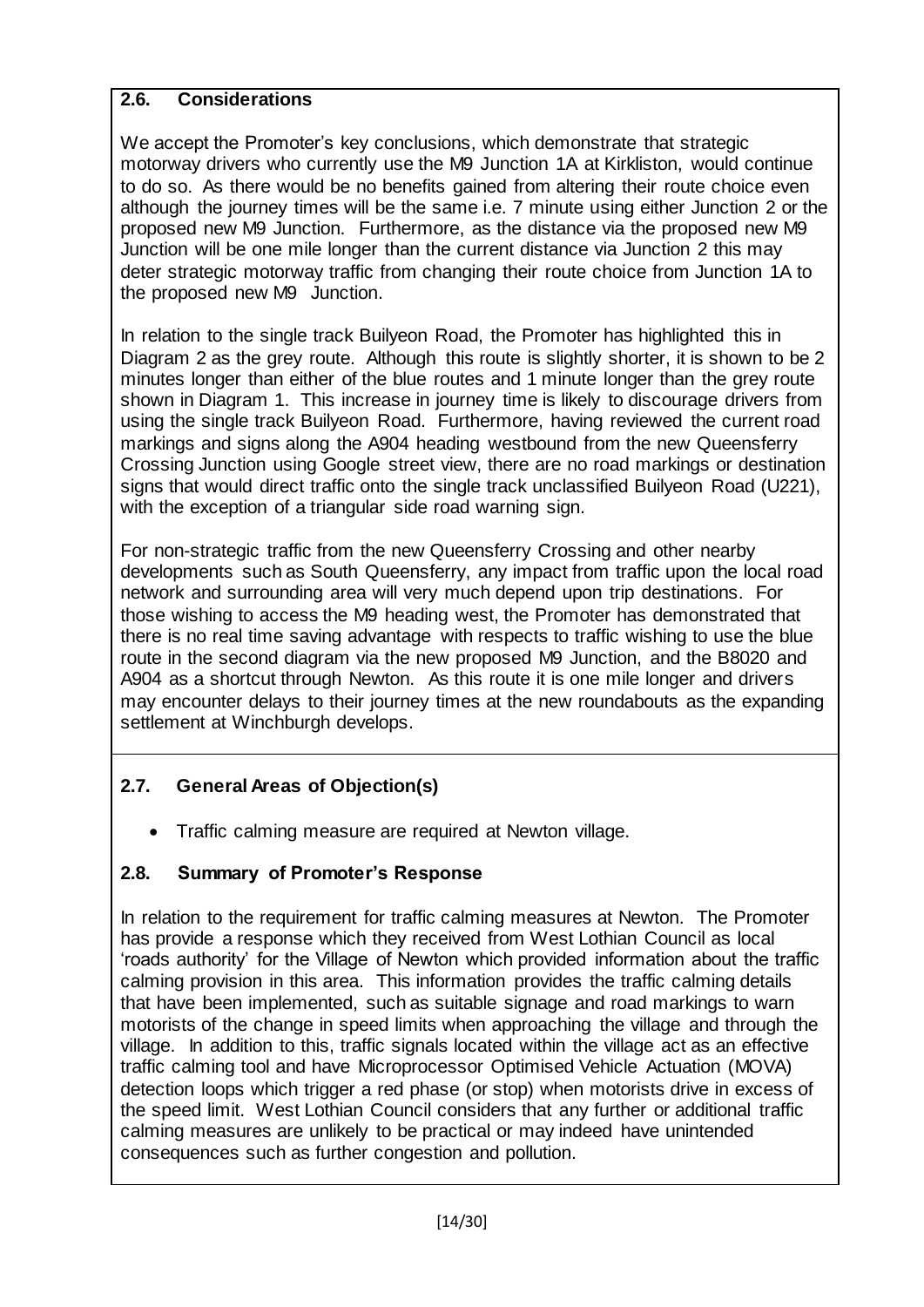### **2.9. Considerations**

We agree with the Promoter's response that traffic calming measures at Newton is the responsibility of the West Lothian Council as the roads authority.

### **2.10. General Areas of Objection(s)**

• The proposals are being undertaken in advance of the unpublished Forth Crossing report and the traffic data in the report should be taken into account when considering the wider impact of the proposed junction and traffic diverting on and off the proposed junction along the A904 and onto the Crossing and surrounding areas.

## **2.11. Summary of Promoter's Response**

The Promoter in their response to traffic using the A904 and passing through Newton as a result of the impact from the construction of the Forth Replacement Crossing Project provided a web-link to the One Year After Opening Evaluation Report, which has been published on the Transport Scotland website. This report indicates that traffic volumes on the A904 through Newton are lower than originally forecast.

## **2.12. Considerations**

We are satisfied with the data published in the One Year After Opening Evaluation Report for the Forth Replacement Crossing Project, which indicates that the actual traffic volumes on the A904 through Newton as a result of the opening of the Forth Replacement Crossing are lower than originally predicted.

## **2.13. General Areas of Objection(s)**

• The new junction will increase traffic on B8020 and minor roads, which are important cycling routes to avoid the A904. The B8020 should therefore be closed to vehicles north of the road scheme to protect these routes.

## **2.14. Summary of Promoter's Response**

The Promoter in their response has stated that, with the new motorway junction opened, traffic accessing new housing, business and leisure opportunities will be able to do so from the trunk road rather than the local road network. Trips generated by the existing settlement at Winchburgh will also gain from better accessibility. Specifically, traffic volumes on the A904 at Newton and on the B8020 Winchburgh - Woodend road (north of the new M9 junction) will reduce when the new junction is opened. The analysis of the new junction performance which was undertaken using the SESTRANS regional traffic model confirms these positive re-routing effects.

The Promoter also confirmed that a reduced speed limit will be introduced on the B8020 through the motorway junction to discourage inappropriate speeds, and that the Scheme has been subject to a road safety audit which did not flag any specific concerns relating to the non-motorised user (NMU) provisions.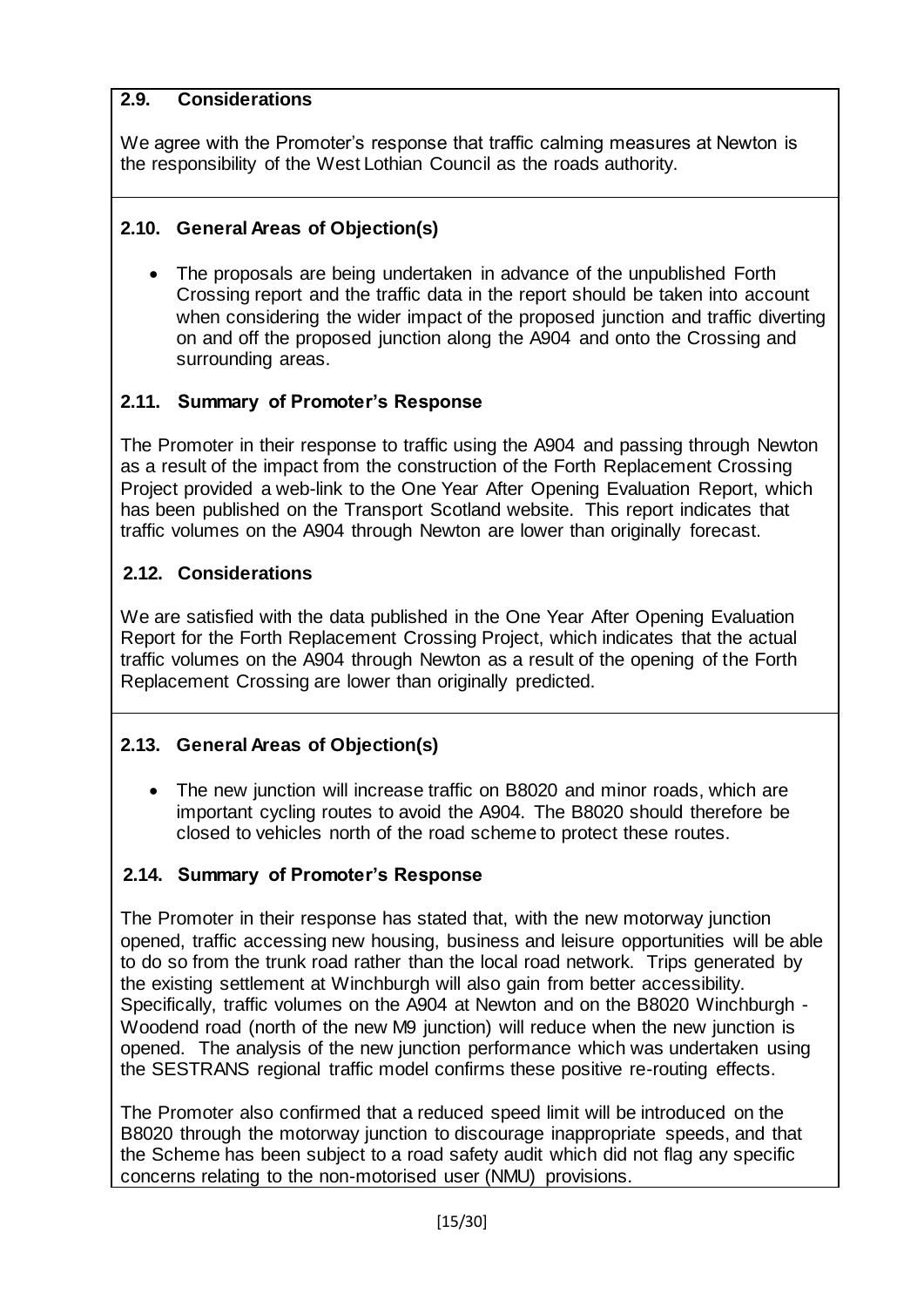## **2.15. Considerations**

We are satisfied that the Promoter has used current best practice guidance in the design of the new M9 Junction. Furthermore, the results from the SESTRANS regional traffic model demonstrates that there will be a positive rerouting effect from trips generated by traffic accessing the new housing, businesses and leisure opportunities from the trunk road rather than the local road network.

We accept the Promoter's response that the new M9 Junction will provide better direct accessibility to and from the M9 motorway and the trunk road network for the existing settlement at Winchburgh, rather than having to use the local road network. This will result in the added benefit of reducing traffic volumes currently generated by the existing settlement at Winchburgh that presently access the M9 motorway and trunk road network at Junction 2 (Philpstoun Junction) via the A904 and B8020 Winchburgh road north of the new M9 Junction.

We have reviewed the information within the Public Engagement Story Map, and are satisfied that the NMU provision associated with the proposed motorway junction has been subject to a Walking, Cycling and Horse-riding Assessment and Review; and has also undergone a road safety audit which did not flag any specific concerns relating to the non-motorised user (NMU) provisions.

# **3. CLIMATE CHANGE**

### **3.1. General Areas of Objection(s)**

- The proposals are in conflict with the Scottish Government's vision of the National Transport Strategy (NTS2) and priority to achieve net zero emissions by 2045.
- The Scheme will impact on climate change emergency / is failing to take climate action.
- New houses increase car ownership this will increase carbon emissions (globally).

## **3.2. Summary of Promoter's Response**

The Promoter has responded by outlining Transport Scotland's position in relation to this project and how it aligns with current policies, and provided the following information.

Under The Roads (Scotland) Act 1984 (Environmental Impact Assessment) Regulations 2017 (the 'EIA Regulations'), it is required that climate is a factor to consider to be assessed in EIAs. The proposed development went through two EIA Scoping processes with Transport Scotland (TS), in 2014 and 2018. The 2018 EIA Scoping Report (which superseded the 2014 Scoping Report) included the basis for 'scoping out' climate change and greenhouse gases (GHG) from further consideration within the EIA process – refer to Section 5.1 in the 2018 Scoping Report (Ramboll, 2018).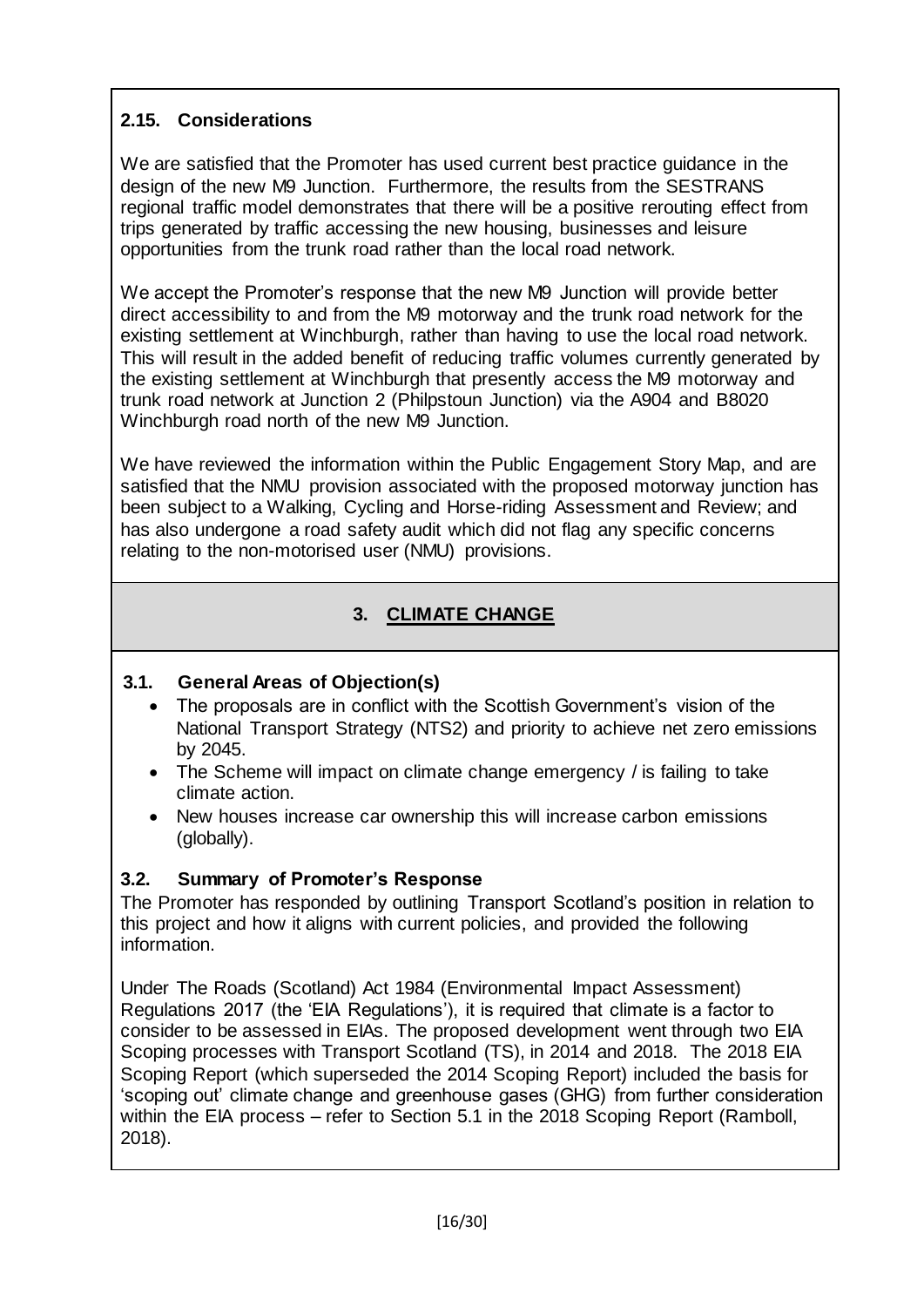The Promoter has also advised that Transport Scotland is committed to delivering a sustainable, inclusive, safe and accessible transport system, helping deliver a healthier, fairer and more prosperous Scotland for communities, businesses and visitors.

The Scottish Government is also committed to delivering a step-change in our transport system and how we consider the need to travel. By 2032, there will be no need to buy a new petrol or diesel car, and almost all of our passenger railways will be decarbonised. Our innovative and well-connected public transport network will mean more individuals choosing sustainable transport as their first choice. In addition we are committed to reducing the kilometres driven by car by 20%, complemented by our commitment to develop a Work Local Programme, supporting flexible, remote and local working to drive the establishment of walkable and liveable 20 minute neighbourhoods. Our £500 million investment in active travel seeks to transform the way we move around, ensuring accessibility to bikes and e-bikes, and delivering high quality walking, wheeling and cycling infrastructure.

In relation to the M9 Junction project, the Promoter acknowledged that it is clear that the expansion of Winchburgh will result in additional demands on all transport networks with a significant number of new trips generated by residential and commercial property. In order to accommodate these trips the Developer, Winchburgh Developments Ltd, is funding improvements to bus services, the provision of a rail station and the construction of the motorway junction. They are also required to contribute to any capacity improvements being implemented at the M8/M9 Newbridge junction.

The Promoter has gone on to explain that with the new motorway junction opened, traffic accessing new housing, business and leisure opportunities will be able to do so from the trunk road rather than the local road network. The local road network on its own would not be able to cope with the traffic demand associated with the Masterplan build out. Therefore, the new M9 Junction is needed to cope with the new trip making rather than to specifically reduce demand. The opening of the new M9 Junction will lead to trips (including those from the Winchburgh expansion) diverting to join the trunk road network earlier in their journey, i.e. there are no induced traffic effects (new trip making) anticipated by the introduction of the junction itself.

The Promoter has also noted that Individual developers at Winchburgh are required to produce travel plans that encourage new occupants to consider all available transport networks in making their journeys and in doing so favour sustainable modes where possible.

## **3.3. Considerations**

The Promoter has indicated to Scottish Ministers, that environmental effects would have been considered as part of the original Development Appraisal and STAG assessments. The general Transport Planning Objectives (TPO's) embedded in the original appraisal exercise set mode share targets, a reduction in congestion and reduced journey times, as key measures for determining the transport strategy. They have indicated that these TPO's can be extrapolated as a proxy for also achieving a reduction in GHG emissions.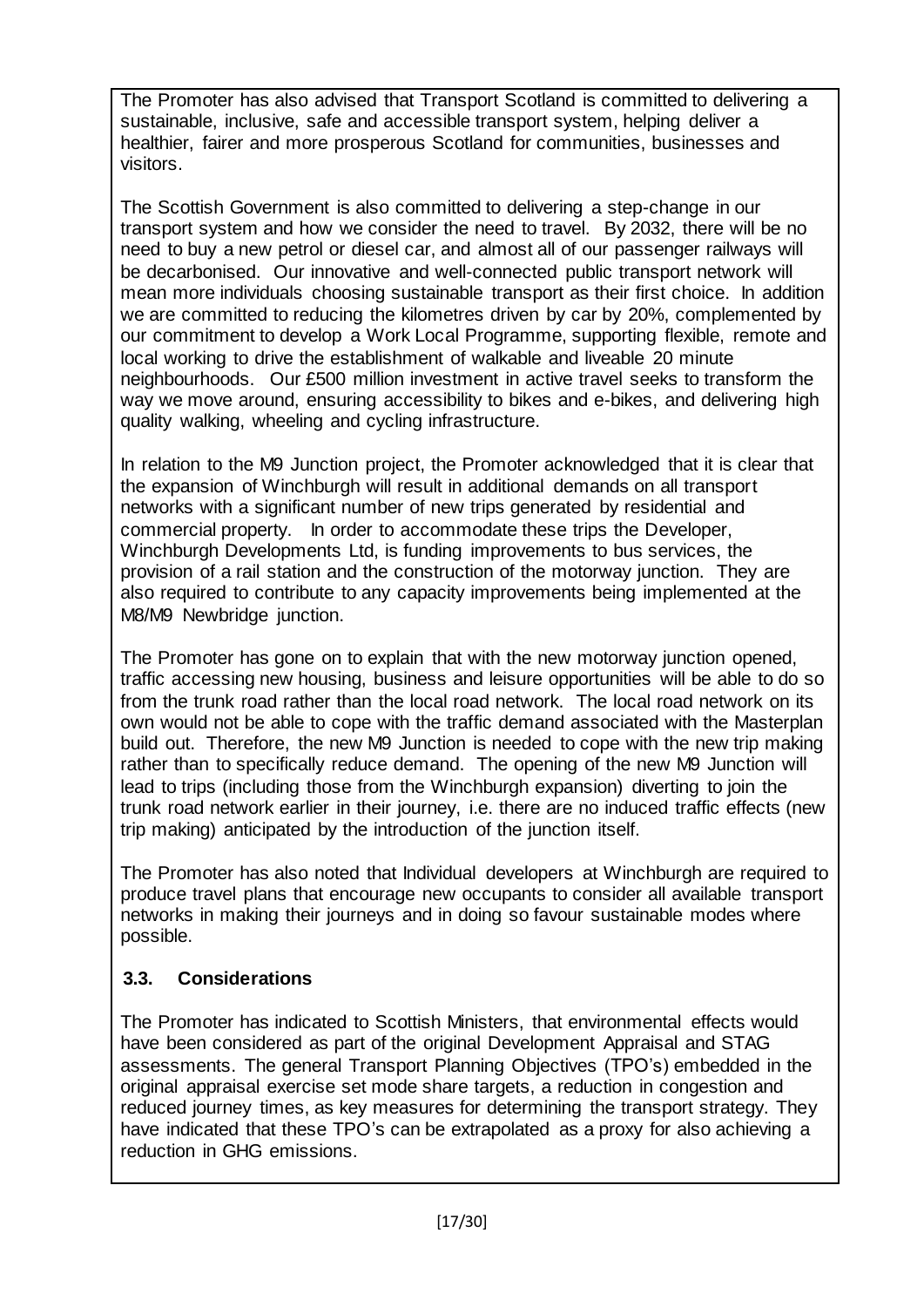The 2018 EIA Scoping Report scoped out climate change and greenhouse gases (GHG) from further consideration within the EIA process. The Scoping Report indicated that emissions associated with the proposed development will be limited to temporary and short-term emissions of exhaust gases from vehicles and construction plant, and the potential for the release of carbon dioxide as a result of dewatering and exposing peat and peat soils during construction. Neither source was reported as being likely to be significant in terms of global warming potential, although the Promoter has not provided, nor is under a requirement to provide, information on modelled or anticipated emissions.

Furthermore, details on the Winchburgh Masterplan proposals provided by the Promoter recognises that while the completion of the M9 junction will not only be critical in enabling the delivery of the full scope of the Masterplan, it is also important to unlocking improvements to further transport connections as well. These include enhanced bus services, a new rail station and a network of meaningful and efficient walking and cycling routes throughout the expanded community that will connect to existing pedestrian and cyclist networks designed in such a way as to create a '20 minute neighbourhood' for the people living in Winchburgh.

While that the expansion of Winchburgh will result in additional demands on all transport networks with a significant number of new trips generated by residential and commercial property, the proposed M9 Junction provides drivers direct access to the motorway and trunk road networks, as opposed to having to use local routes that currently experience congestion. In addition to this, under the Masterplan proposals the proposed M9 Junction is also critical to unlocking improvements to further transport connections that will have the resultant effect of helping reduce greenhouse gas emissions from the Winchburgh Masterplan development, which has received outline planning consent from West Lothian Council.

The Promoter has outlined this policy in their response, which is, that by 2032 our roads will contain no new petrol and diesel cars and vans; we will have almost completely decarbonised our passenger railways; and we will have begun to work to decarbonise challenging transport modes, such as HGVs, ferries and aviation. Car kilometres will have reduced by 20%, and sustainable transport will be the instinctive first choice for people. We will have also moved away from the dominance of private car use to reduce emissions, particularly single occupancy, to a society which has embraced more walking, wheeling, cycling, public transport and shared transport options, particularly in urban settings. However, where people do use private cars, these will predominantly be electric and be in rural settings where public transport is less accessible, and research into biofuels and hydrogen will have stimulated private investment and innovation.

The new M9 Junction under the Winchburgh Masterplan proposals is key for the Developer to unlocking improvements to transport connections in an urban setting, such as the enhanced bus services, park and ride facilities at the proposed rail station, and core path networks for pedestrians, cyclists and equestrians. Those investments are in line with current policies, aimed to move away from the dominance of private car use to reduce emissions, particularly single occupancy, to a society which has embraced more walking, wheeling, cycling, public transport and shared transport options, particularly in urban settings.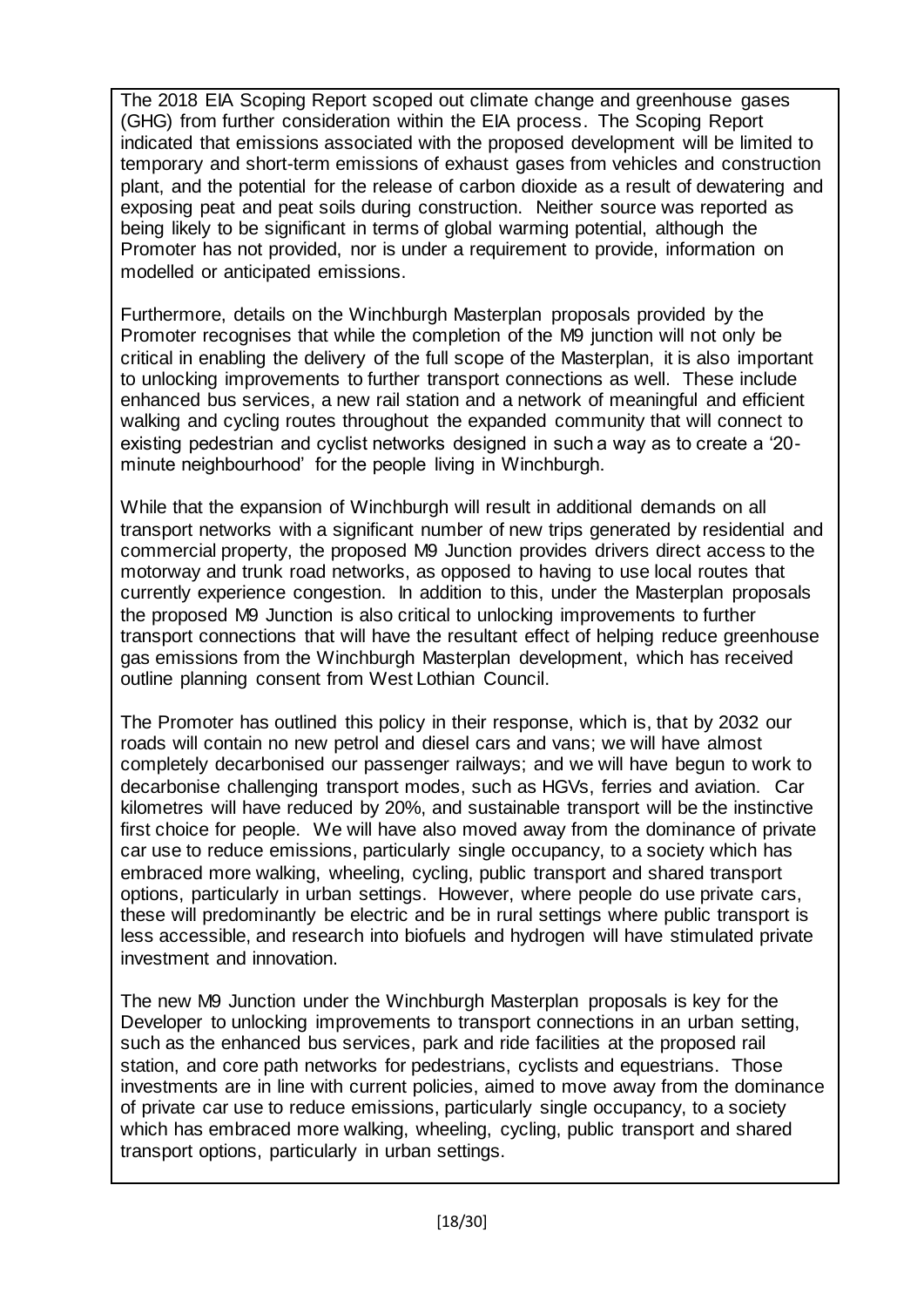## **4. ENVIRONMENTAL IMPACT ASSESSMENT REPORT**

### **4.1. General Areas of Objection(s)**

- New houses increase car ownership this will increase particulate pollution (locally and regionally).
- The Environmental Impact Assessment Report (EIAR) has failed to consider the impacts from traffic on the wider surrounding area.
- The Environmental Impact Assessment requires to be re-visited, and proposals put in place to effectively mitigate/prevent traffic and HGVs from using the B8020, and Buillyeon Road / A904 as a shortcut.
- By approving this junction you risk harming the health of local residents

### **4.2. Summary of Promoter's Response**

In response to concerns the proposal does not consider any impact that the junction would have on the wider surrounding areas and villages such as Woodend, Builyeon Road and Newton, the Promoter has explained that the proposed M9 Junction will allow direct access to and from the trunk road network as opposed to having to use the local road network north of the proposed new M9 Junction. Specifically, traffic volumes on the A904 at Newton and on the B8020 Winchburgh - Woodend road (north of the new M9 junction) will reduce when the new junction is opened.

The Promoter has highlighted that the Environmental Impact Assessment reports reductions in pollution levels on the A904 route at Newton as a consequence of the changed traffic patterns (see Appendix 8.4).

#### **4.3. Considerations**

The proposed M9 Junction will provide direct access for motorists to the motorway and trunk road networks, as opposed to having to use local routes that currently experience congestion. The new M9 Junction will provide better access to the motorway and trunk road network for those who rely on the use of this essential network from the existing Winchburgh settlement and future Development. We accept the response provided by the Promoter, which demonstrates that there is no real time saving advantage with respects to traffic and HGVs from using the B8020, and Buillyeon Road / A904 as a shortcut.

We acknowledge that traffic volumes on the A904 at Newton and on the B8020 Winchburgh - Woodend road (north of the new M9 junction) is expected to reduce when the new junction is opened. This is because traffic volumes currently generated by the existing settlement at Winchburgh that presently access the M9 motorway and trunk road network at Junction 2 (Philpstoun Junction) via the A904 and B8020 north of the new M9 Junction will be able to gain direct access to and from the motorway and trunk road network at the new M9 Junction. There will also be the added benefit that the new M9 Junction will allow for both westbound and eastbound access to the M9 motorway. The new M9 Junction will also allow for trips generated by the expanding settlement at Winchburgh, which has received outline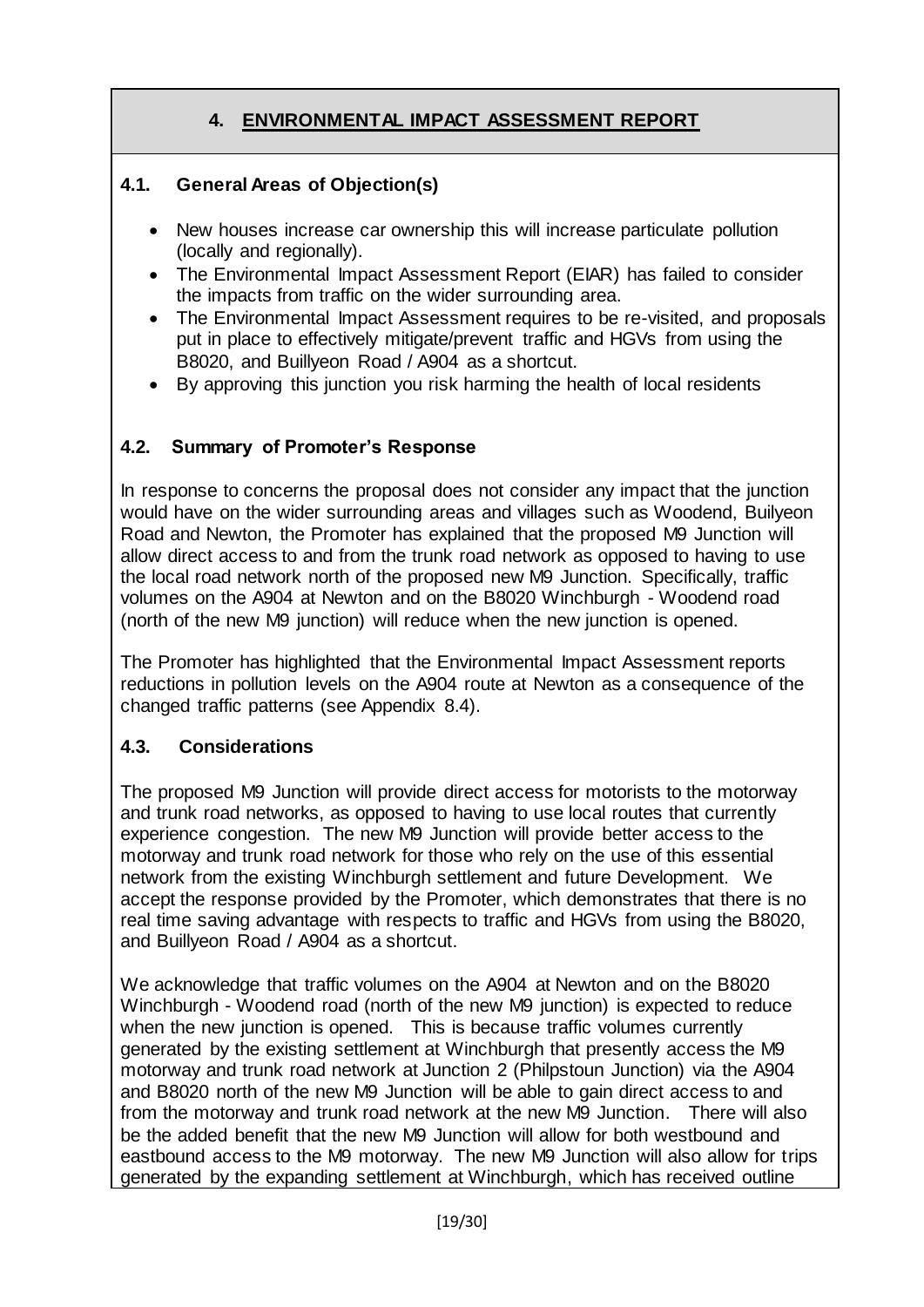planning consent to gain direct access to the M9 and trunk road network as opposed to using the local road network to the north of the junction to gain access to Junction 2 at Philpstoun.

Having undertaken a review of the findings in the Environmental Impact Assessment Report (EIAR), the report identifies the road network likely to be affected by the proposed Scheme.

The EIAR provides assessments for local air and noise. For local air quality, Figures 8.1 to 8.5 in the EIAR show modelled affected roads and receptors for the surrounding areas outwith the Scheme site boundary, including properties at Woodend, Newton, South Queensferry and Kirkliston.

Both air quality and noise assessments concluded that there are no significant adverse effects in relation to air pollutants or noise levels associated with the proposed development for the operational phase of the works. Therefore, no mitigation measures are required.

Health is considered through the air quality and noise assessments undertaken as part of the EIAR.

## **5. NEW RAILWAY STATION AT WINCHBURGH**

### **5.1. General Areas of Objection(s)**

- The new Winchburgh railway station and associated park-and-ride should be opened first, in line with the Scottish Government's National Travel Strategy.
- Improvements to the bus and rail provisions should be made, with the railway station and associated Park-and-Ride facilities built first.
- Rail station with fast, frequent, affordable services to Edinburgh.
- The new junction will make car journeys easier or quicker. Induced demand suggests that the number and length of journeys will increase as a result of the new junction. Will lead to increased motor traffic pouring into the alreadycongested West of Edinburgh.

#### **5.2. Summary of Promoter's Response**

The Promoter has provided a web-link to the Masterplan proposals. These proposals include enhanced bus services and a new rail station, plans for which are currently being developed by the Developer, Winchburgh Developments Ltd, in liaison with Transport Scotland, West Lothian Council, Network Rail, SESTRANS and bus operators. The enhanced bus services will involve the provision of more frequent services such as on the First Bus X38 route, which is the existing direct public transport service into Edinburgh.

For the timing of when the Winchburgh Rail Station is to be built, the Promoter has highlighted that regional transport plans take precedence and dictates the detailed programming for building the station. Notwithstanding this, the Promoter has stated that it remains a committed key priority for the Developer to deliver. Both the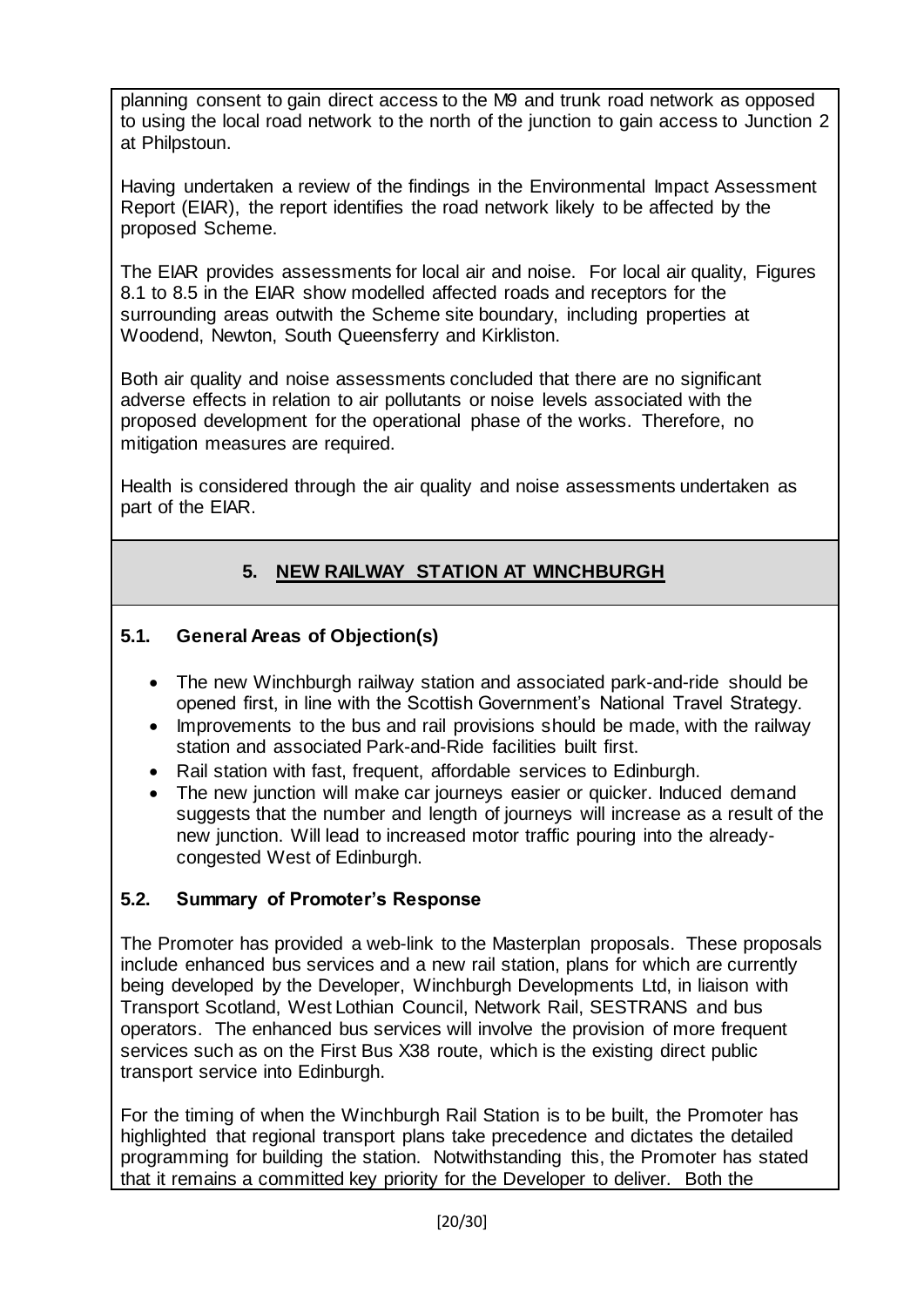Developer and rail industry are continuing to work closely with each other to develop a suitable timetable, station location and station design taking cognisance of the Edinburgh Waverley Western Approaches railway programme work.

Overall Winchburgh Developments Ltd are contributing £500,000 (indexed from 2010) towards enhanced public transport provision.

## **5.3. Considerations**

The commitments within the Winchburgh Masterplan proposals, which include plans for enhanced bus services and a new rail station are welcomed. Furthermore, in order for the Developer to fulfil these commitments, the Masterplan proposals states that the completion of the M9 Junction will be critical in enabling them to deliver the full scope of the Masterplan, and that it is important to remember that it is also key to unlocking improvements to further transport connections as well.

For the development to proceed the planning conditions for the motorway junction differs fundamentally from that of the planning for the delivery of the railway station. Whereas the M9 Junction has a limit on the number house that can be occupied before the junction is constructed to the satisfaction of the planning authority, the delivery of the Winchburgh railway station will be dependent on an appraisal and business case being submitted by the Developer and agreed with the planning authority, in consultation with Transport Scotland, and shall not be constructed until such time that all the necessary consents have been granted by Transport Scotland.

The completion of the new M9 Junction would play an important role in enabling the Developer to deliver on their commitments to the building of the railway station. We also recognise that the regional transport plans take precedence and dictates the detailed programming for building the station, and that there have been continuous discussions between the Developer and transport authorities on the station design and location, on the basis that the final consent will fit within the wider regional transport plans that are being undertaken on the Edinburgh – Glasgow Improvement Programme (EGIP) with longer trains and the Edinburgh Waverley Western Approach (EWWA).

# **6. SCHEME AND ROUNDABOUT DESIGNS**

## **6.1. General Areas of Objection(s)**

- The design of the twin roundabouts, slip roads and shared cycle/footpath are dangerous for cyclists and pedestrians.
- What happens when a cyclist or pedestrian wants to cross an entrance slip to the M9 (active travel and maintain connectivity for non-motorist travel). Toucan crossings should be included.
- New houses increase car ownership this will increase road danger (locally and regionally).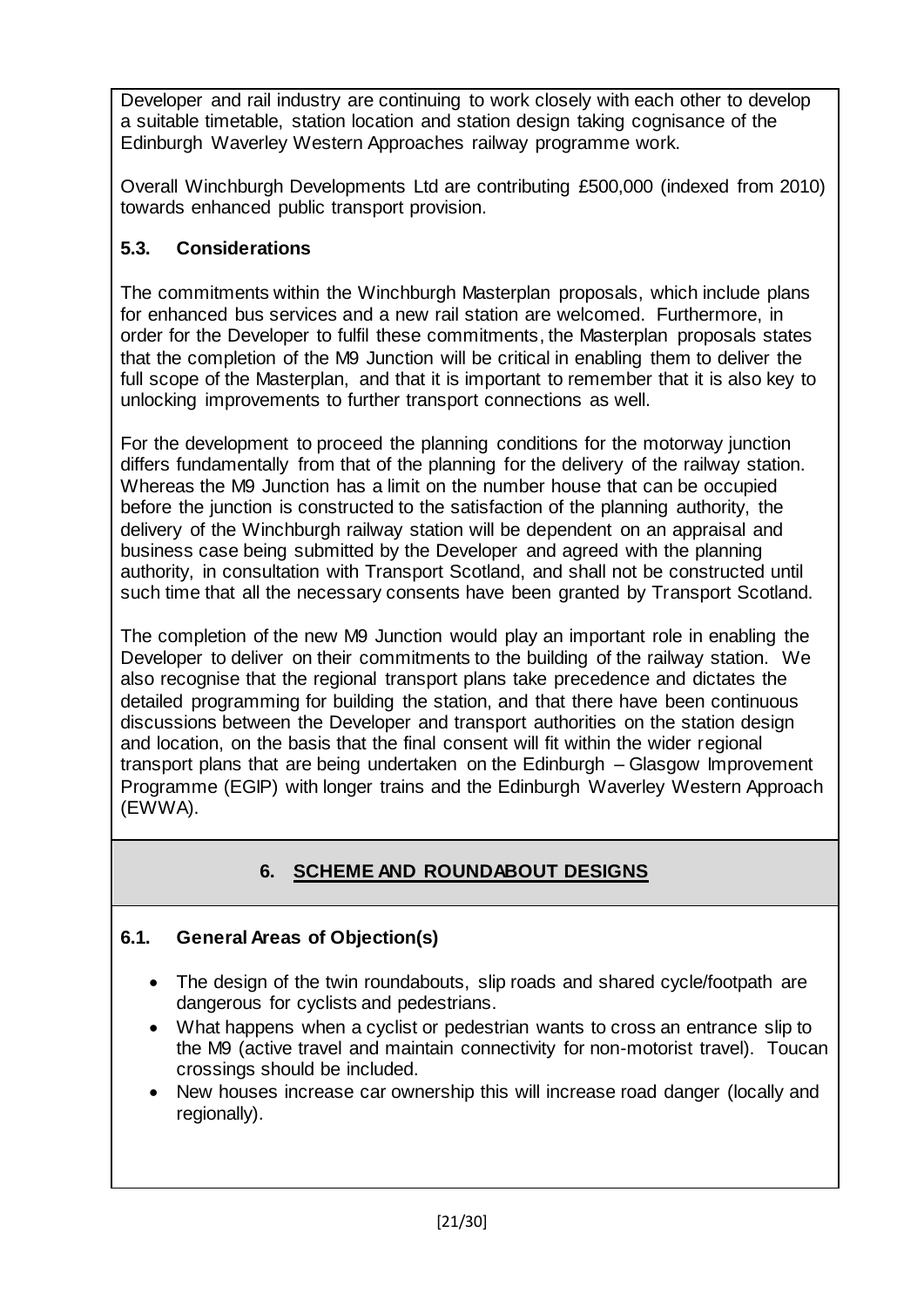### **6.2. Summary of Promoter's Response**

The Promoter has provided information on the active travel provisions planned for the new M9 Junction. These will offer cyclists an alternative route from the roundabouts by providing a shared use path segregated from the road, connecting into a proposed cycling and walking route leading into the town centre. The Promoter has explained that the shared use paths and crossing provisions have been designed to cater for the anticipated pedestrian and cycle usage, using current best practice guidance and have been subject to a road safety audit which did not flag any specific concerns relating to the non-motorised user (NMU) provisions. In addition to these provisions, the Promoter confirmed that a reduced speed limit will be introduced on the B8020 through the motorway junction to discourage inappropriate speeds.

With regards to the provision of signal-controlled crossings for cyclists on the western ramps. The Promoter has confirmed that the design does not include the provision of traffic signal controlled facilities at the slip roads for pedestrian and cyclists.

In relation to the increase in car ownership causing an increase in road danger (locally and regional). The Promoter has responded by highlighting that with the new motorway junction opened, traffic accessing new housing, business and leisure opportunities will be able to do so from the trunk road rather than the local road network. The local road network on its own would not be able to cope with the traffic demand associated with the masterplan build out.

## **6.3. Considerations**

In relation to the overall safety of the Scheme for both motorists and non-motorised users (NMU's). We contacted the Promoter regarding the safety aspects of the roundabout designs and the Promoter has confirmed that the Scheme has undergone a Stage 2 Road Safety Audit. The Promoter further confirmed that the Audit has adequately considered the needs of NMU's and has been undertaken by an appropriately qualified and experienced auditor in accordance with the Road Safety Audit process GG119, as approved by Transport Scotland (the Promoter). In addition to the cycle/footpath, there is an approved lighting design for the new junction, which includes new lanterns placed on the new slip roads and the local road connecting the two new roundabouts which will improve the visibility and safety for pedestrians and cyclists at the junction and roundabouts.

We are therefore satisfied with the NMU provisions which the Promoter is providing under the Scheme proposals, that has undergone a Road Safety Audit in accordance with the Road Safety Process which did not flag any specific concerns relating to the NMU provisions. Furthermore, we are satisfied with the Promoter's confirmation that the Scheme will undergo additional Road Safety Audits. This will include a Stage 3 on Completion of Construction Audit, which should be undertaken when the works are substantially complete and preferably before the works are opened to road users. The Stage 3 Audit usually includes daytime and night-time inspections. A final Stage 4 Post Opening Monitoring Audit, where the Scheme will be monitored during the 12 month period after it has been open to the public. This is to ensure that the works are continuing to operate safely.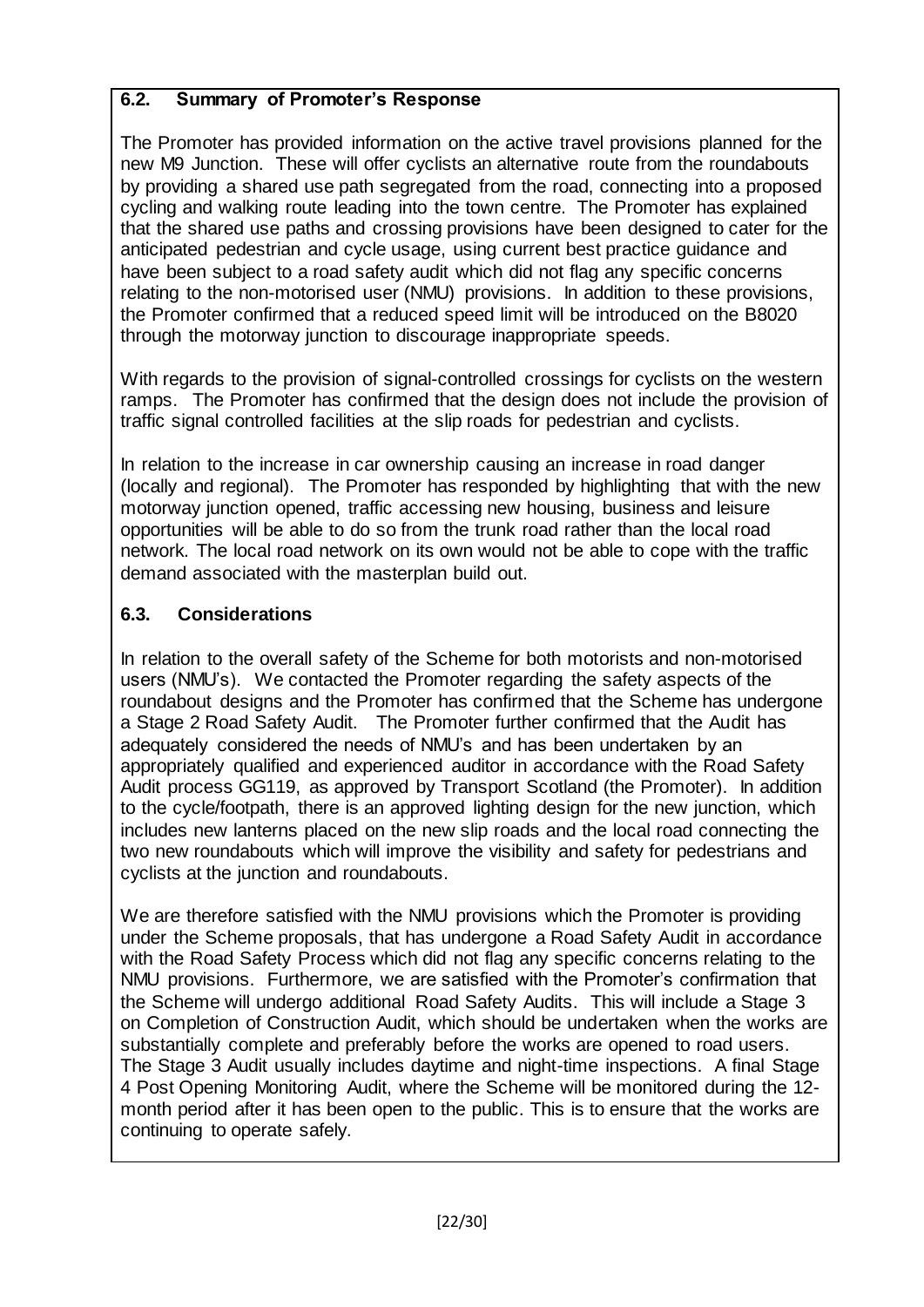We understand that the Winchburgh Masterplan proposals have received outline planning consent from West Lothian Council under which the new houses will be built. We acknowledge the Promoter's response that as a result of this, the local road network on its own would not be able to cope with the traffic demand associated with the Masterplan build out. However, with the new motorway junction opened, traffic accessing new housing, business and leisure opportunities will be able to do so from the trunk road rather than the local road network. We appreciate that the new M9 Junction, which has undergone a Road Safety Audit, will play an important part in allowing drivers direct access onto the motorway and trunk road network, which will help to reduce congestion and driver frustration on the local road network which could potentially result in a reduction in accidents locally.

## **6.4. General Areas of Objection(s)**

- A "T" junction design for the slip roads (as is currently the case at M9 Junction 2 with the B8046) is much to be preferred.
- A simple T-junction design for the slip roads would help reduce the speed of vehicles travelling into Winchburgh and protect the lives of pedestrians and cyclists.

### **6.5. Summary of Promoter's Response**

The Promoter has explained that the shared use paths and crossing provisions have been designed to cater for the anticipated pedestrian and cycle usage, using current best practice guidance and have been subject to a road safety audit which did not flag any specific concerns relating to the non-motorised user (NMU) provisions.

### **6.6. Considerations**

We are satisfied that the Promoter has designed the new M9 Junction to cater for the anticipated pedestrian and cycle usage, using current best practice guidance, and been subject to a Walking, Cycling and Horse-riding Assessment and Review.

The Scheme design has also been subject to a road safety audit in accordance with the Road Safety Audit process GG119, which did not flag any specific concerns relating to the non-motorised user (NMU) provisions. Furthermore, we are satisfied with the Promoter's confirmation that the Scheme will undergo the further following Road Safety Audits. A Stage 3 on Completion of Construction Audit, which should be undertaken when the works are substantially complete and preferably before the works are opened to road users. The Stage 3 Audit usually includes daytime and night-time inspections. A final Stage 4 Post Opening Monitoring Audit, where the Scheme will be monitored during the 12-month period after it has been open to the public. This is to ensure that the works are continuing to operate safely.

### **6.7. General Areas of Objection(s)**

 Consideration should be given by yourselves and West Lothian Council to the upgrading of the B8020 beyond the proposal area to Woodend as outlined in Section 5 of your report and traffic control be put at the Woodend Junction.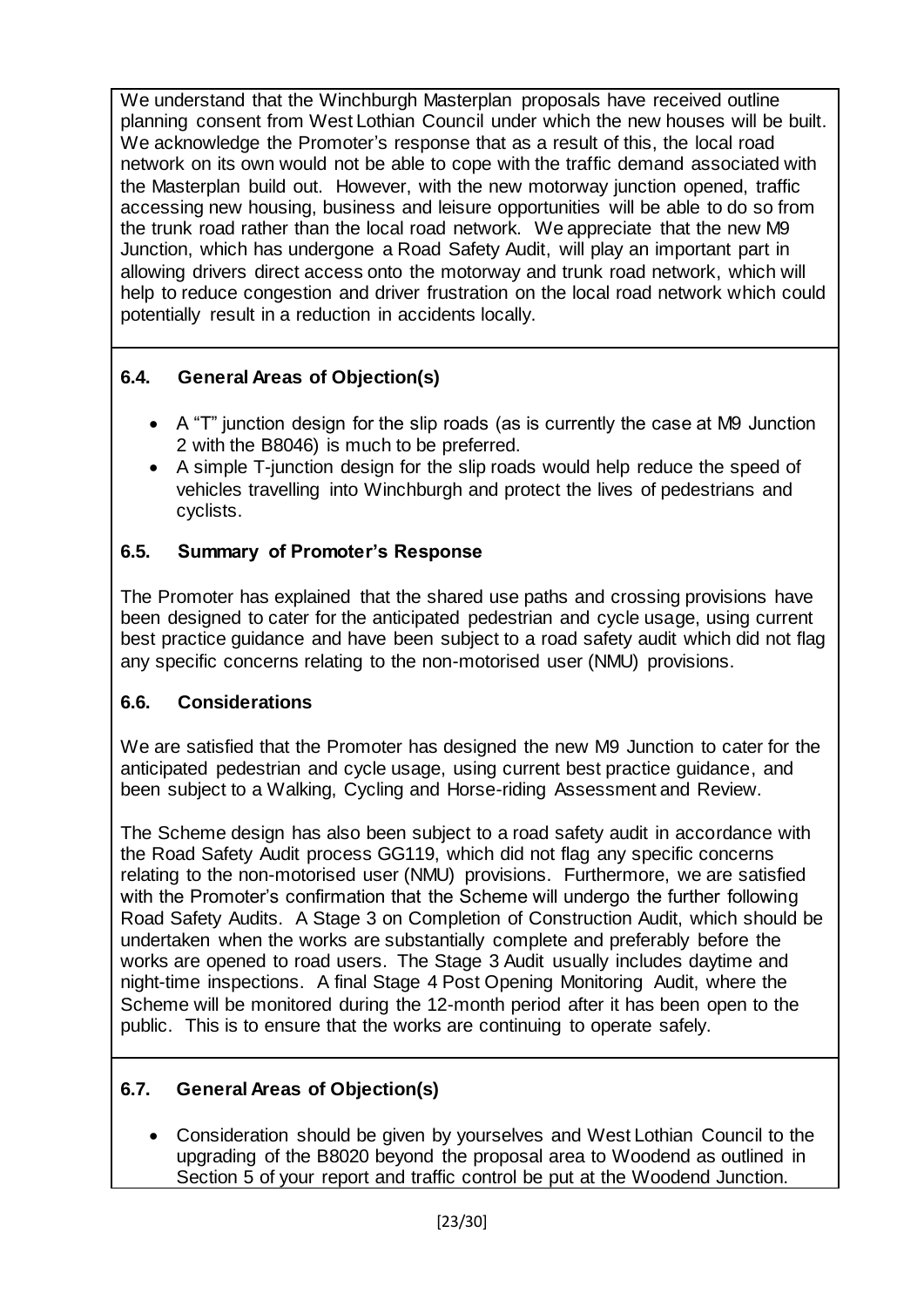## **6.8. Summary of Promoter's Response**

The Promoter has confirmed with ourselves that Section 5 of the Story Map deals with the construction phase of the Scheme and not when the new M9 Junction is open and operational, where during the construction phase it states that the B8020 will be subject to traffic management, which may include signal controls.

The Promoter has stated specifically, that traffic volumes on the A904 at Newton and on the B8020 Winchburgh - Woodend road (north of the new M9 junction) will reduce when the new junction is opened. That is because, with the new motorway junction opened, traffic accessing new housing, business and leisure opportunities will be able to do so from the trunk road rather than the local road network. Trips generated by the expanding settlement at Winchburgh will also gain from better accessibility. This would imply that there would not be a requirement for any addition traffic control measures at the Woodend Junction once the new M9 Junction was open and operational.

### **6.9. Considerations**

We are satisfied that the Promoter has designed the Scheme using current best practice guidance which has been subject to a road safety audit.

We accept the Promoter's response that the new M9 Junction will provide better direct accessibility to and from the M9 motorway and the trunk road network for the existing settlement at Winchburgh, rather than having to use the local road network. This will result in the added benefit of reducing traffic volumes currently generated by the existing settlement at Winchburgh that presently access the M9 motorway and trunk road network at Junction 2 (Philpstoun Junction) via the A904 and B8020 Winchburgh road north of the new M9 Junction. This will also allow for trips generated by the expanding settlement at Winchburgh, which has received outline planning consent to gain direct access to the M9 and trunk road network as opposed to using the local road network to the north of the junction to gain access to Junction 2 at Philpstoun.

### **6.10. General Areas of Objection(s)**

 Your proposal considers provision for NMU's as outlined on the Story Map and again considerations should be given to extending this to the A904 and along Builyeon Road.

### **6.11. Summary of Promoter's Response**

The Promoter has referred to the Story Map published for the Scheme, and provisions for non-motorised users (NMU's) and active travel. The Story Map indicates that the NMU provision at the motorway junction will tie-in with the shared-use path network proposed in the Masterplan area to the south. To the north of the junction, the Promoter has confirmed that any consideration of specific NMU measures to connect to communities such as Woodend and Newton would be the responsibility of West Lothian Council.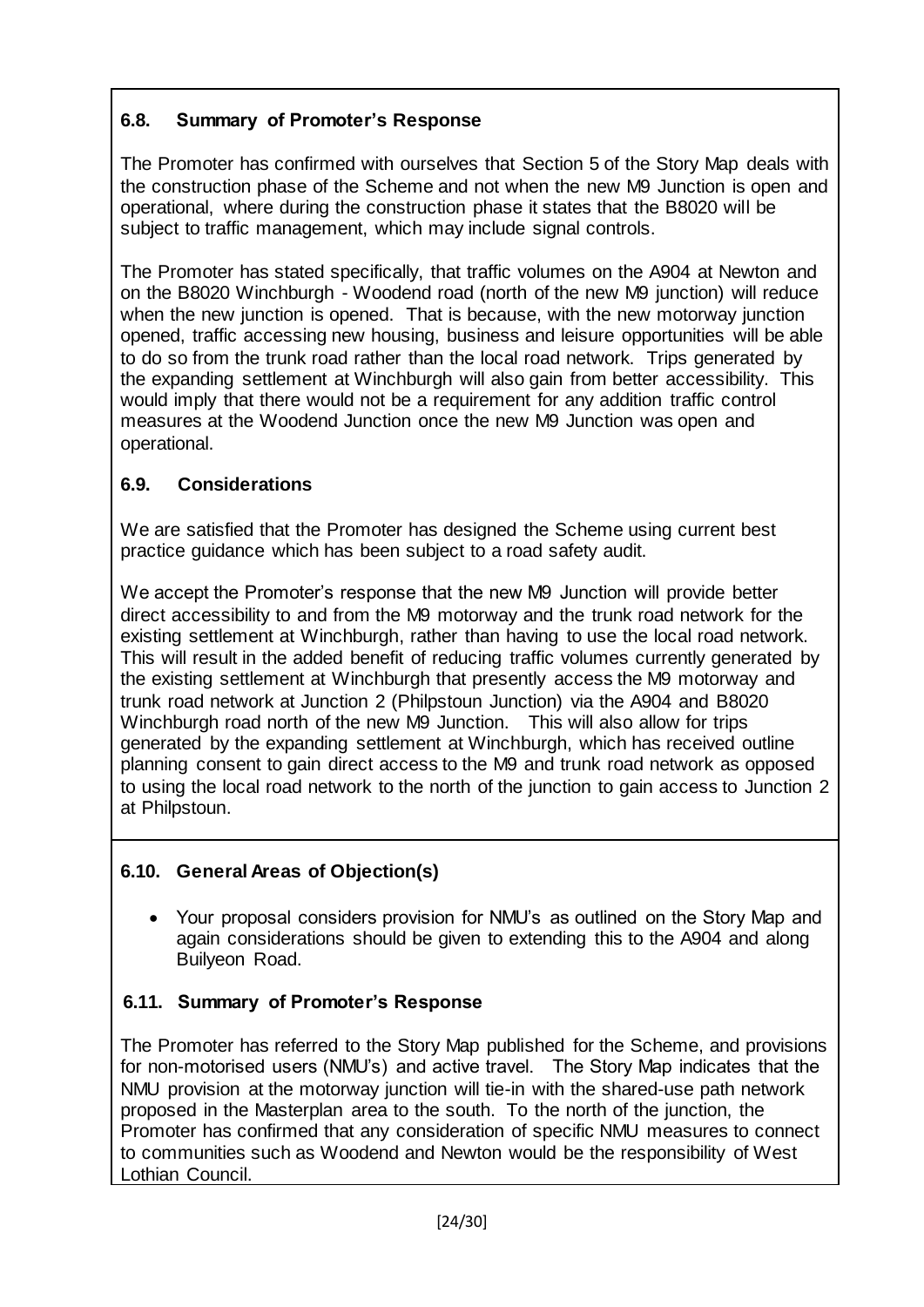## **6.12. Considerations**

We are satisfied with the NMU provisions which are being provided for under the Scheme by the Promoter and accepts that any future consideration of specific NMU measures that connect to communities such as Woodend and Newton would be the responsibility of West Lothian Council.

## **6.13. General Areas of Objection(s)**

- It is disappointing that Transport Scotland have failed to mention in their public consultation that the M9 Winchburgh Junction will link up with a new road that leads directly to Broxburn, with increased commutes across the Forth using the Queensferry Crossing we should expect that this hidden road expansion will be used as a shortcut to the crossing. This will increase traffic in Winchburgh and Broxburn which could increase carbon emissions in both towns.
- Additionally, but not highlighted in this Consultation, is that this proposed junction will connect directly to a new road to be constructed on the west side of Winchburgh, leading southwards to Broxburn; potentially creating a new north-south axis from the Queensferry Crossing to the M8.

### **6.14. Summary of Promoter's Response**

The Promoter has responded by saying the planned "Southern Distributor Road" is indicated in the Winchburgh Masterplan as heading south from Auldcathie Park. This future route is planned so as to provide connectivity and accessibility between Winchburgh and the East Broxburn core development area rather than being a through route between motorways. The Promoter has confirmed the predicted traffic effects of the southern distributor have been taken into account in designing the motorway junction layout.

## **6.15. Considerations**

We accept that the Promoter in designing the motorway junction layout has taken account of the predicted traffic effects of the southern distributor road.

Upon reviewing the Winchburgh Masterplan proposals, the southern distributor road which is related to the planning proposals, a process which has now concluded, ties directly into the B8020 to the south of the proposed new M9 Junction. This will facilitate direct access to and from the trunk road and motorway networks. The construction of the new M9 Junction however, will not stop drivers wishing to continue their journey via the B8020 on a north-south axis from the Queensferry Crossing to the M8, as the B8020 will remain operational in its current form, but with the addition of two roundabouts and a reduced speed limit through the new M9 Junction to discourage inappropriate speeds.

We are therefore satisfied that the construction of the new M9 junction will have no bearing upon drivers wishing to continue their journey via the B8020 on a north-south axis from the Queensferry Crossing to the M8.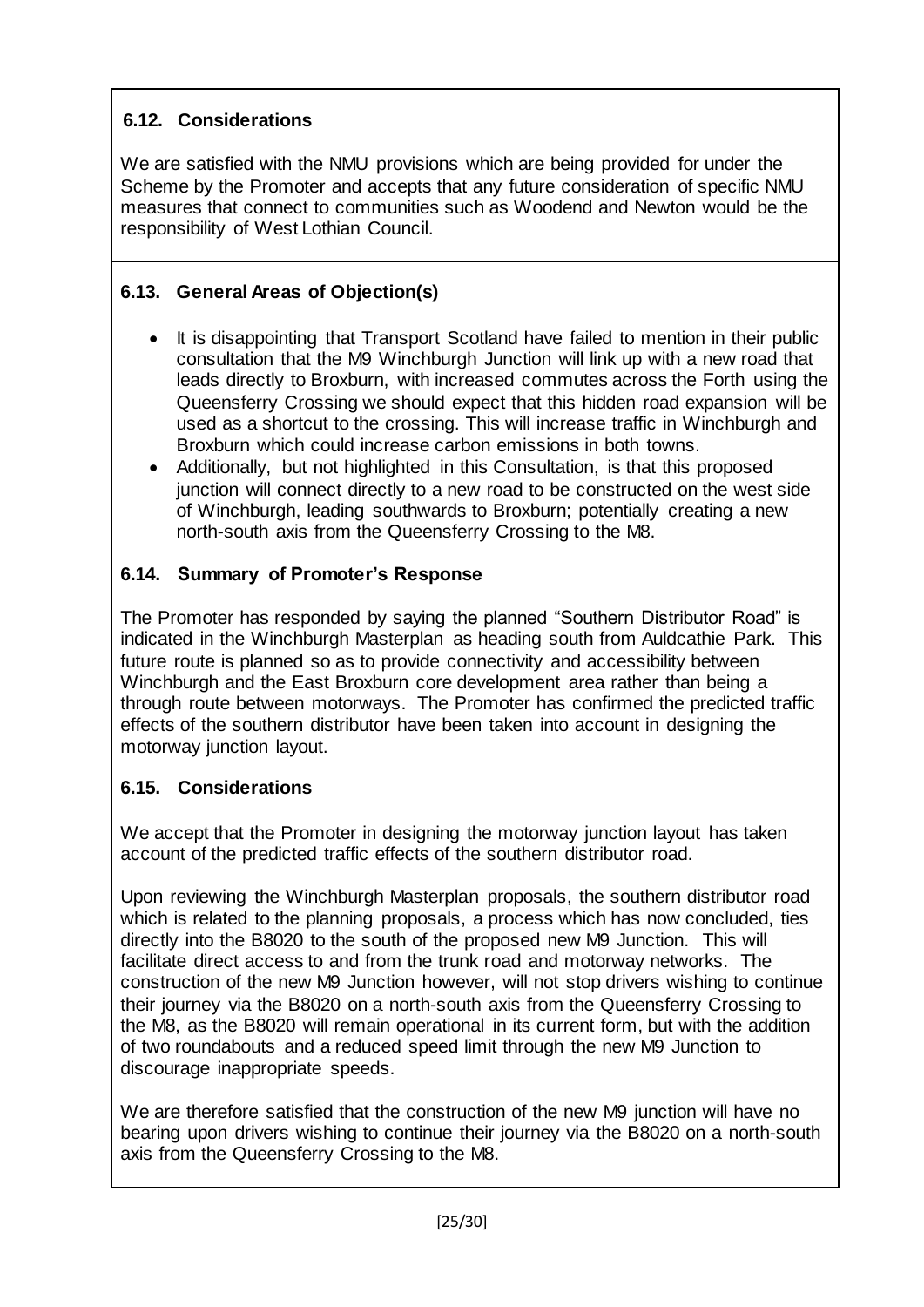# **7. ACTIVE TRAVEL PROVISIONS**

### **7.1. General Areas of Objection(s)**

• The Scheme is failing to improve health and wellbeing.

### **7.2. Summary of Promoter's Response**

The Promoter has highlighted the Scottish Government's £500 million investment in active travel, which seeks to transform the way we move around, ensuring accessibility to bikes and e-bikes, and delivering high quality walking, wheeling and cycling infrastructure. The Promoter also mentions the Scottish Government's support of the 20-minute neighbourhoods initiative, which aims to encourage people to meet their needs within a 20 minute walk from their house by providing them with the appropriate infrastructure to do so.

In relation to the Scheme, and in addition to the active travel provisions outlined in the web-link to the Winchburgh Masterplan proposals, the Promoter has also confirmed the following will be provided.

- i) A network of meaningful and efficient walking and cycling routes throughout the expanded community that will connect to existing pedestrian and cyclist networks, and are designed in such a way as to create a '20-minute neighbourhood' for the people living in Winchburgh.
- ii) The active travel provisions planned for the new motorway junction will connect into these cycling and walking routes by providing a segregated share use path from Duntarvie Castle to the town centre.
- iii) The shared use paths have been designed to cater for the anticipated pedestrian and cycle usage, using current best practice guidance.
- iv) A reduced speed limit will be introduced on the B8020 through the motorway junction to discourage inappropriate speeds.

#### **7.3. Considerations**

By providing the active travel commitments and infrastructure, we are satisfied with the proposals which the new M9 Junction will make towards improvements to health and wellbeing. It will also indirectly, enable the access to major open space areas to be developed under the Winchburgh Masterplan proposals such as Daisy Park and a marina on the Union Canal in the town centre. These will be major leisure and open space areas for the benefit of the expanded settlement and visitors alike, which will contribute towards improving the health and wellbeing of both the local residents and visitors to the area.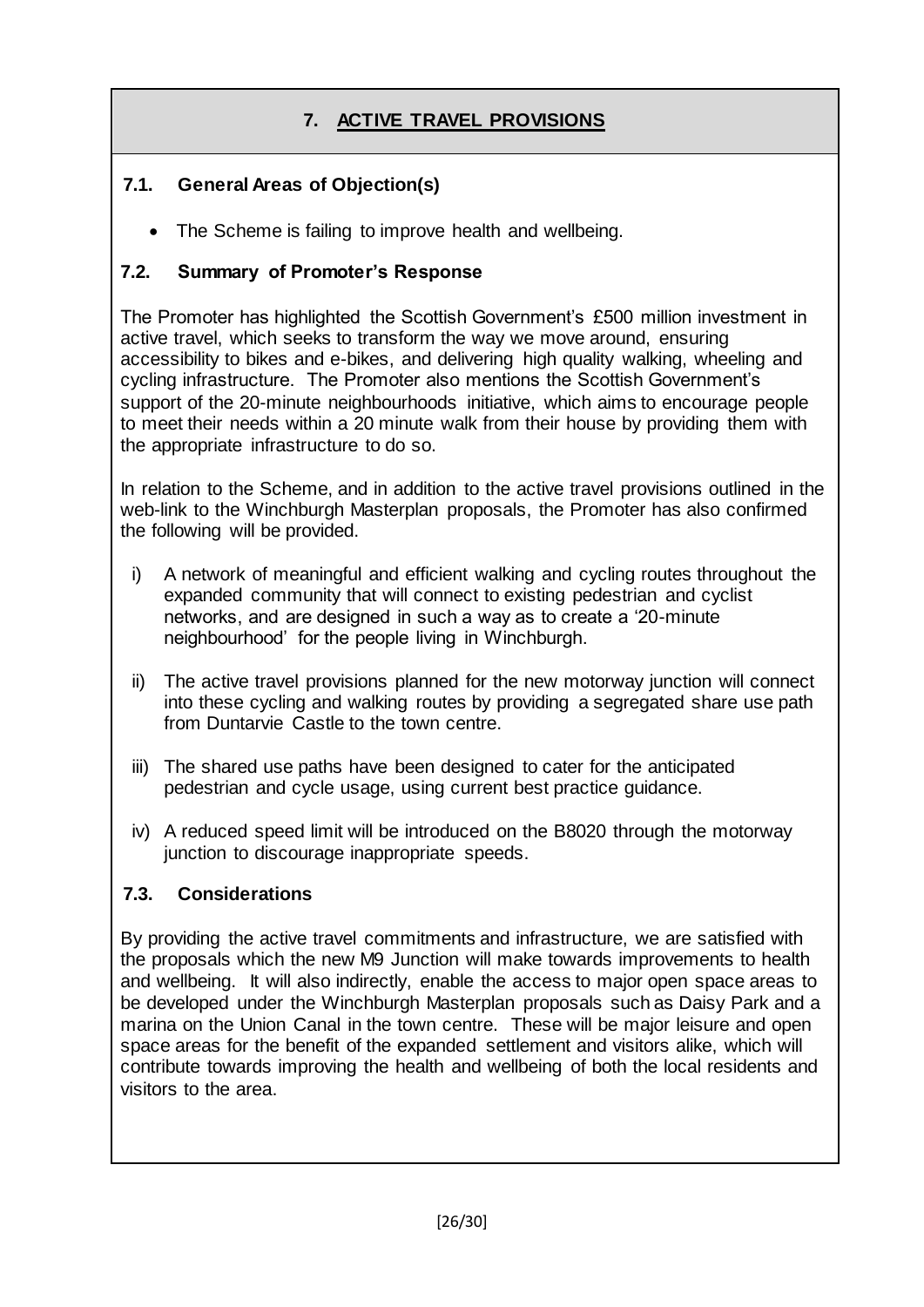## **7.4. General Areas of Objection(s)**

- Improvements to active travel such as wheeling, walking and cycling should be made.
- There should be a comprehensive network of safe, segregated cycle routes to all neighbouring settlements (active travel and maintain connectivity for nonmotorist travel).
- A comprehensive network of walking routes centred on the new town for leisure and transport (active travel).

### **7.5. Summary of Promoter's Response**

The Promoter in their reply has outlined the active travel strategy and provisions in the Winchburgh Masterplan, which is for a network of shared use paths that will be implemented as the development progresses. This new network of walking and cycling routes aims to encourage active travel between destinations both within the expanded community, as well as, a link with projects being promoted by others, such as the Shale Trail and Scottish Canals' ongoing development of the Union Canal towpath.

The Promoter has also provided a web-link to the Winchburgh Masterplan proposals in which the following statement is given *" While the completion of the M9 junction will be critical in enabling us to deliver the full scope of the Masterplan, including the delivery of new greenspaces, and the marina, it's important to remember that it is also key to unlocking improvements to further transport connections as well."*

In relation to the active travel provisions throughout the expanded community. The Promoter has verified that as part of the Masterplan proposals, there will be a network of meaningful and efficient walking and cycling routes that will connect to existing pedestrian and cyclist networks, and are designed in such a way as to create a '20 minute neighbourhood' for the people living in Winchburgh. Furthermore, the Promoter also references the Scottish Government's support of the 20-minute neighbourhoods initiative, which aims to encourage people to meet their needs within a 20 minute walk from their house by providing them with the appropriate infrastructure to do so.

For the active travel provisions at the new Junction. The Promoter has confirmed that active travel provisions at the new motorway junction is being provided for under the motorway, adjacent to the B8020. Cyclists on the B8020 travelling south towards the M9 have the option to avoid the proposed roundabouts by joining the shared path within the east verge and cross the B8020 via uncontrolled crossings to the shared path on the western verge. The shared use paths have been designed to cater for the anticipated pedestrian and cycle usage, using current best practice guidance.

The Promoter also refers to published proposals in the Public Engagement Story Map for specific non-motorised users (NMU's), the proposals indicate the new shared provisions at the motorway junction will tie-in with the shared-use path network proposed in the Masterplan area to the south. To the north of the junction, the Promoter states that any consideration of specific NMU measures to connect to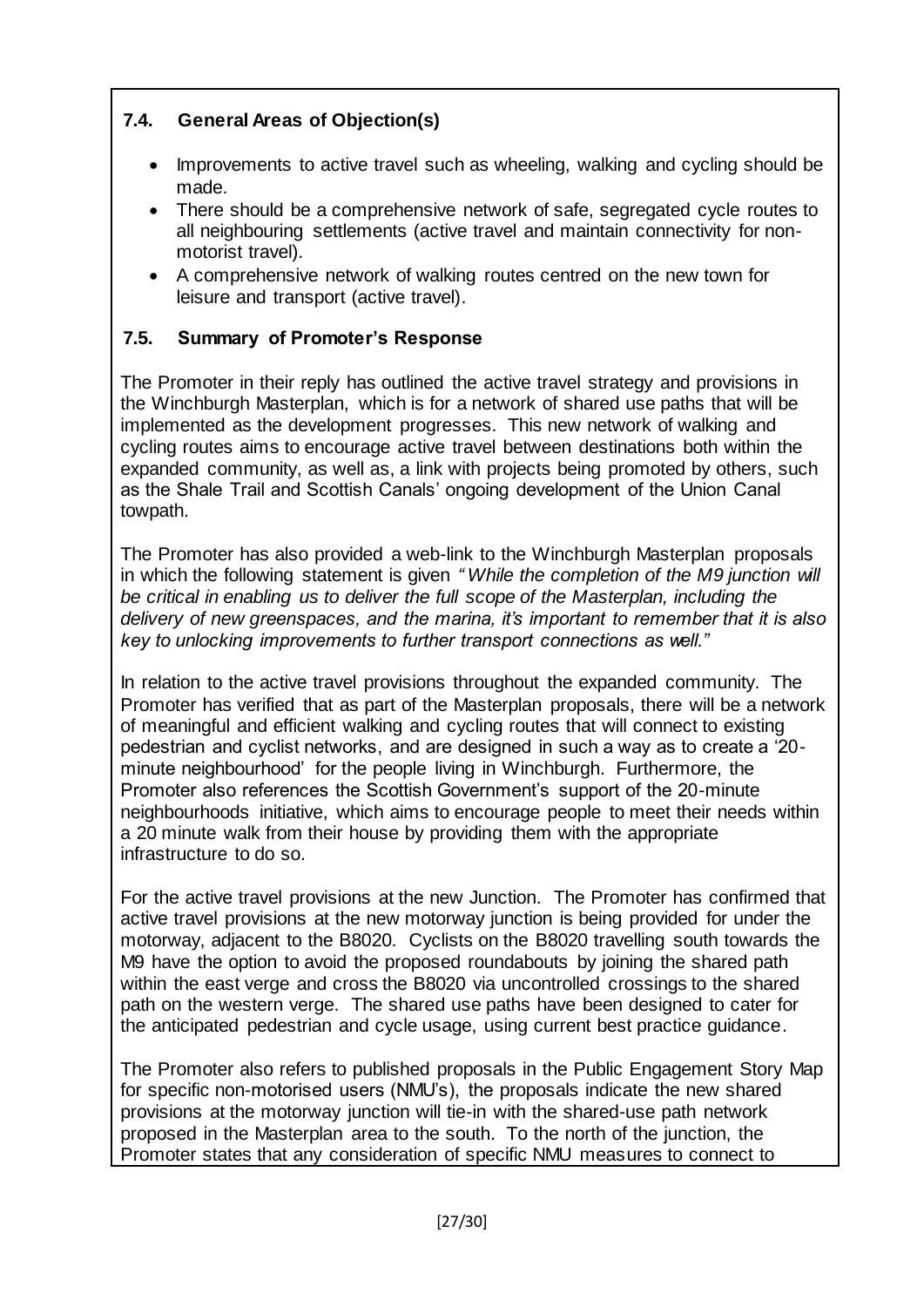communities such as Woodend and Newton would be the responsibility of West Lothian Council.

Additional information within the Public Engagement Story Map confirms that the NMU provision associated with the proposed motorway junction has been subject to a Walking, Cycling and Horse-riding Assessment and Review.

## **7.6. Considerations**

We acknowledge the importance the new M9 Junction will have in enabling the delivery of the full scope of active travel provisions and strategy contained in the Winchburgh Masterplan proposals that will provide transport choice in the form of active travel such as wheeling, walking and cycling routes throughout the expanded community as outlined in the Masterplan.Furthermore, we are satisfied that the Promoter has used best practice guidance in the design of the Scheme to cater for the anticipated pedestrian and cycle usage, which has been subject to a Walking, Cycling and Horse-riding Assessment and Review.

## **7.7. General Areas of Objection(s)**

A road should only be improved once there is sufficient bus provision.

## **7.8. Summary of Promoter's Response**

The Promoter has provided a web-link to the Masterplan proposals. Overall Winchburgh Developments Ltd are contributing £500,000 (indexed from 2010) towards enhanced public transport provision. These proposals include for enhanced bus services and a new rail station, plans for which are currently being developed by the Developer, Winchburgh Developments Ltd, in liaison with Transport Scotland, West Lothian Council, Network Rail, SESTRANS and bus operators. The enhanced bus services will involve the provision of more frequent services such as on the First Bus X38 route, which is the existing direct public transport service into Edinburgh.

## **7.9. Considerations**

The Promoter has clarified to ourselves the intention of the £500,000 (indexed from 2010) Section 75 developer contribution, which is to fund public transport improvements out with the development site. Amongst other things, it will also be used to enhance transport connections between Edinburgh and West Lothian along the A8/A89 corridor, providing bus priority facilities through the Newbridge junction.

We acknowledge the investment which the Developer is providing towards enhancing public transport provisions, especially the provision of more frequent services such as on the First Bus X38 route, which is the existing direct public transport service into Edinburgh. We also appreciate the particular importance the new M9 Junction will play in allowing both the Developer and Promoter to deliver the full scope of the Masterplan strategy which will provide transport choice.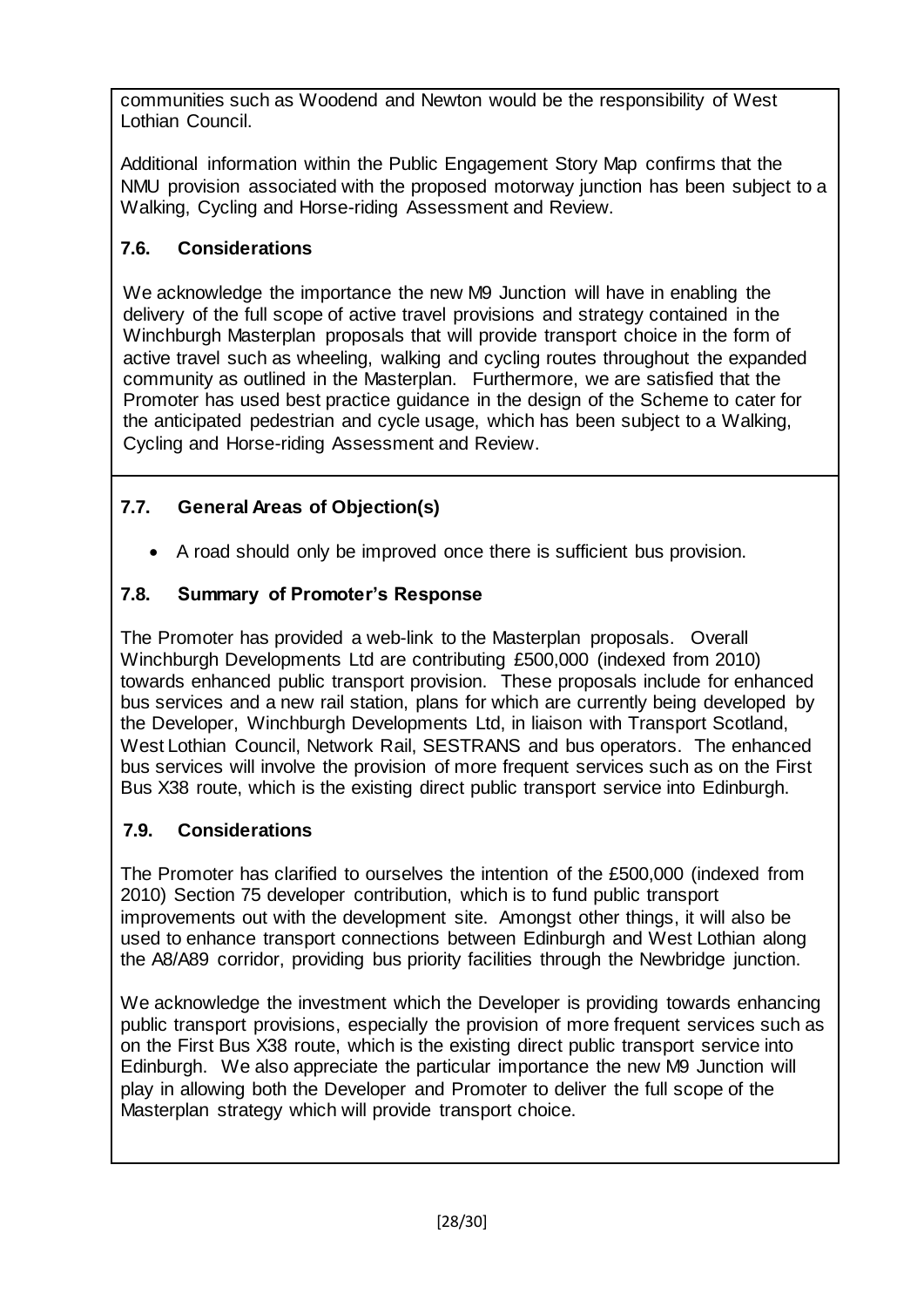## **7.10. General Areas of Objection(s)**

• The junction does not provide "transport choice", it provides a solution for those with a car. Why you are not building an adequate pavement and cycle path to accompany the new road, so that people can get out of the village safely to Kirkliston. As it stands, there is no safe way to walk or cycle out of Winchburgh to Kirkliston, and this junction will make it worse.

### **7.11. Summary of Promoter's Response**

The Promoter has responded by explaining that the strategy shown in the Winchburgh Masterplan for a network of shared use paths is being implemented as the development progresses. This is further outlined in the web-link to the Winchburgh Masterplan proposals in which the following statement in relation to active travel provisions is made. *" Our plans also include core path networks for pedestrians, cyclists and equestrians, which will connect the Winchburgh community through its new green spaces including Auldcathie District Park and Daisy Park. This network will connect into the national cycle route 754 along the Union Canal which will provide a direct 15-mile cycle route into the centre of Edinburgh. We'd stress that development of the wider cycle path network outside of the Winchburgh masterplan is heavily dependent on the planned sequence of path works that the masterplan is now delivering."*

The following statement is also given *" While the completion of the M9 junction will be critical in enabling us to deliver the full scope of the Masterplan, including the delivery of new greenspaces, and the marina, it's important to remember that it is also key to unlocking improvements to further transport connections as well."*

With regards the local B9080 road between Winchburgh and Kirkliston. The Promoter has explained that with the new motorway junction opened, traffic accessing new housing, business and leisure opportunities will be able to do so from the trunk road rather than the local road network. The result of this, is that traffic flows on the existing B9080 route will reduce, which will be to the benefit of cyclists who use the B9080. The Promoter also clarifies that the consideration of any new active travel measures on that route beyond the Winchburgh masterplan boundary is the responsibility of West Lothian Council and City of Edinburgh Council respectively.

### **7.12. Considerations**

We acknowledge the Promoter's response and that in order to achieve the network of meaningful and efficient walking and cycling routes throughout the expanded community as outlined in the Masterplan, there is a need for the new M9 Winchburgh junction to be built before the Developer can deliver the full scope of the Masterplan strategy which will provide transport choice.

We also accept the Promoter response in relation to any extension of the provision for specific NMU active travel measures on the route beyond the Masterplan boundary to Kirkliston is the responsibility of West Lothian Council.